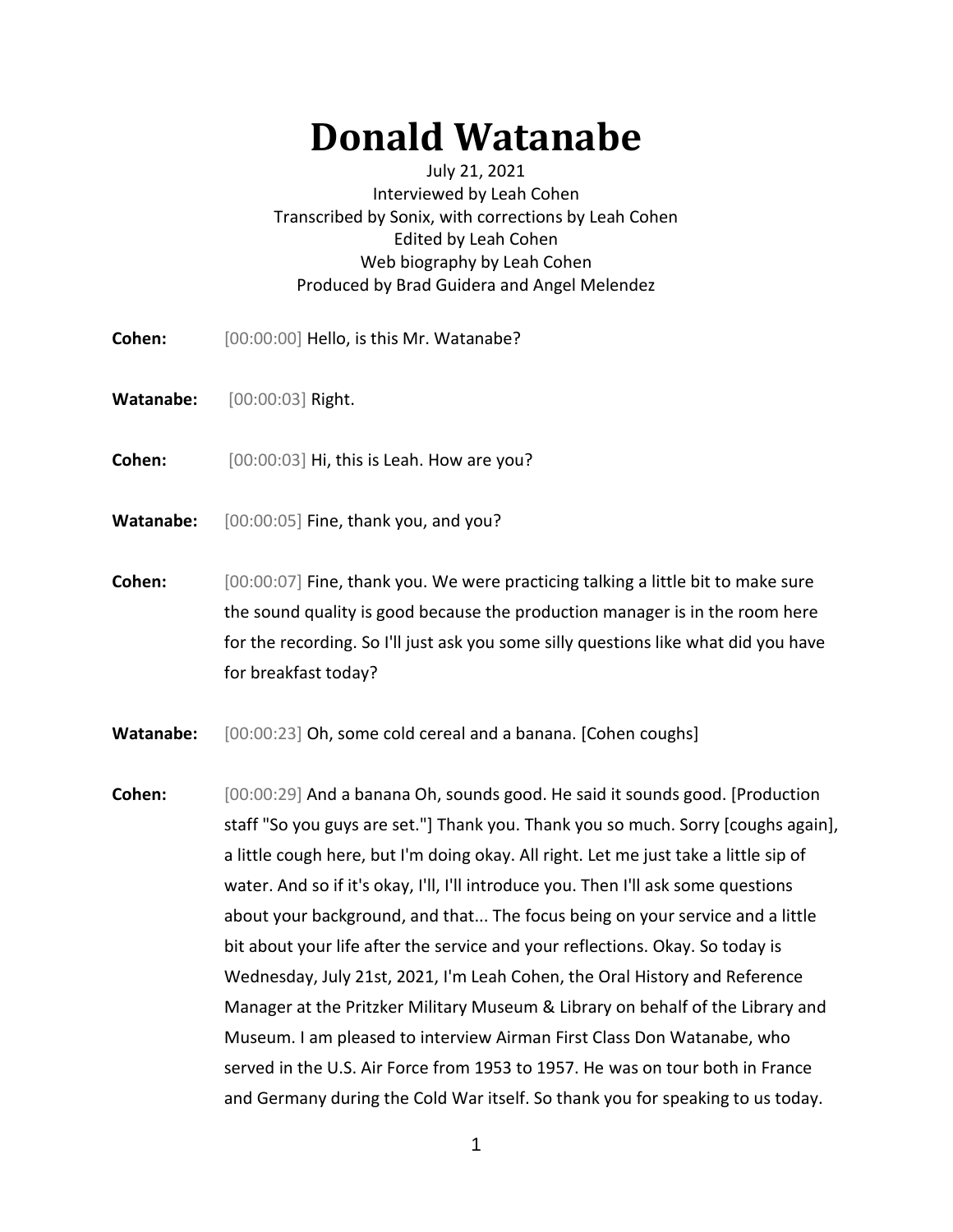**Watanabe:** [00:01:39] Oh, ??? Hear from you.

**Cohen:** [00:01:41] Thank you. And also, did I pronounce your name correctly?

**Watanabe:** [00:01:46] Usually, we pronounce it Wa-ta-na-be. [emphasis on second to last syllable]

**Cohen:** [00:01:49] Watanabe, okay? Oh, thank you. Okay, um, where and where would you born?

**Watanabe:** [00:01:59] On September 20th, 1936, in Chicago.

**Cohen:** [00:02:07] I think you you had mentioned that your mother arranged for you to live with the foster family when you were still an infant. So where was this foster family?

Watanabe: [00:02:20] Oh they, at the time they lived on the north, north side of Chicago, as far as I know. Okay?

**Cohen:** [00:02:32] Did you did you did you grow up with this same foster family?

**Watanabe:** [00:02:38] Yeah. I mean, they took me in when I was three days old, and I lived with them until they both died. And the father died in 1949 and the mother died in 19--52 or '51, '51, I guess. I can't remember exactly but, yeah, I think '51. Anyway.

**Cohen:** [00:03:11] Were there any other children in the home?

**Watanabe:** [00:03:16] Well, they had seven natural children, but the youngest one of their children was thirteen years older than I was. So, you know, they were pretty much adults most of the time that I can remember.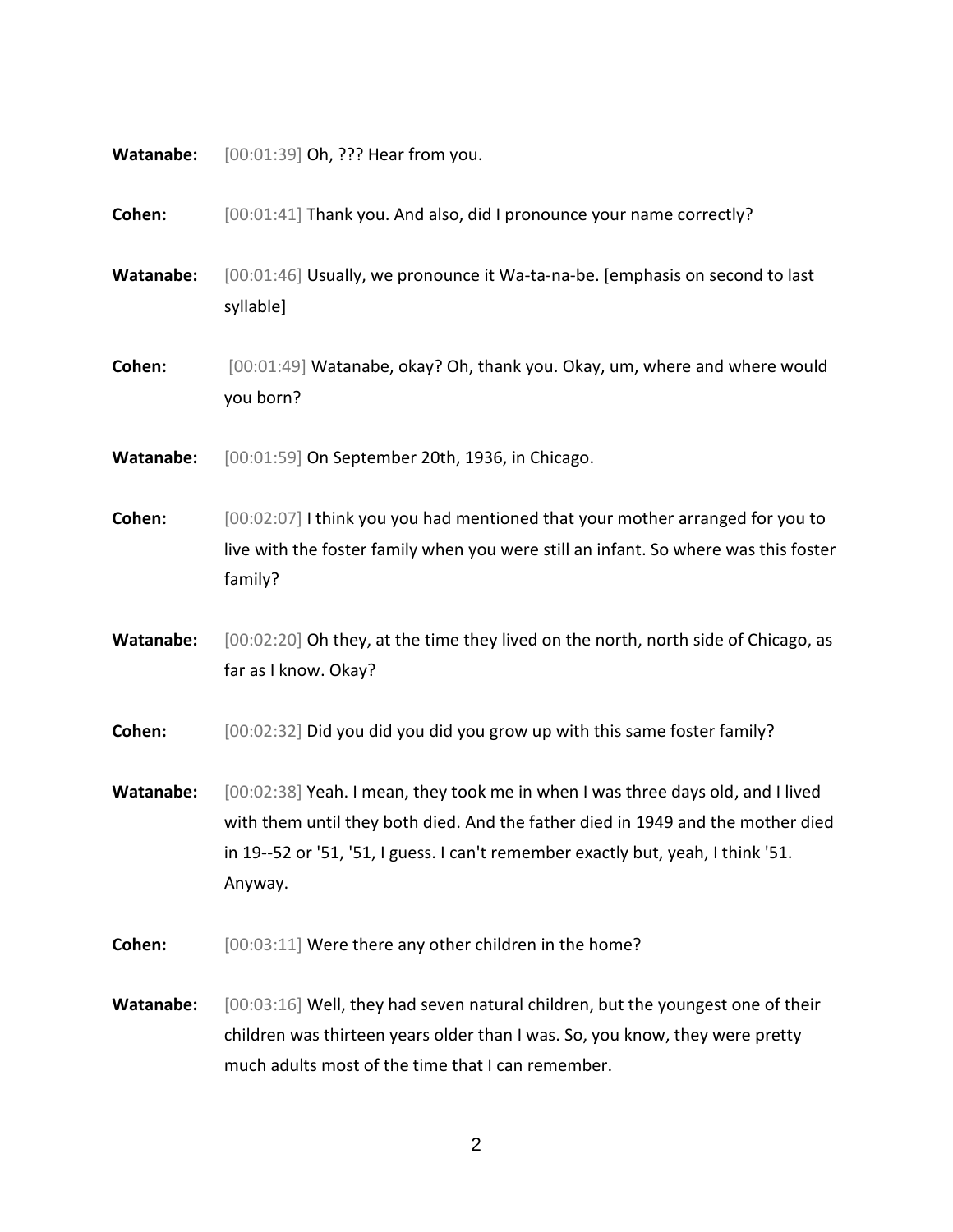**Cohen:** [00:03:34] So where did you live after your foster mother passed away?

**Watanabe:** [00:03:41] Well, I lived with one or another foster sibling until I finished high school a year and a half after she died.

**Cohen:** [00:03:56] Oh, okay. So which schools did you go to, growing up?

- **Watanabe:** [00:04:02] Well, I started elementary school in Chicago public schools, say when and where? In the fall of 1941 on the West Side of Chicago. They had moved from the north side to the West Side by the time I was of school age.
- **Cohen:** [00:04:27] Oh, okay. And and what about high school?
- **Watanabe:** [00:04:33] Oh, high school? Well, we moved to northern Michigan when I started high school. That's where they were originally from. They moved back there, my foster parents and I. And so, I went to my first three years of high school in the Upper Peninsula of Northern Michigan in a town called Calumet, Michigan, and the name of a high school, which was a public high school was Calumet High School. And and by the time I was, well, in the spring of my junior year of high school, the second my second foster parent died. So then I moved back to the Chicago area to start my fourth year of high school. And then for the last semester, I moved 100 miles south of Chicago to a town called Milford, Illinois, to finish high school and live with another foster sibling and her family.
- **Cohen:** [00:05:51] Oh, it sounds tough. Which, which --I don't know -- which school did you like best or which area did you prefer?
- **Watanabe:** [00:06:06] Well, I liked the high school area in Michigan because of the small town and people were friendly and it was just easy living. It was, you know, it wasn't as complicated to live as it was in Chicago, you know, 'cause Chicago is such a big city and so forth. So I for that reason, I enjoyed living in Northern Michigan, and ??? okay, you know. But, you know, I lived through the World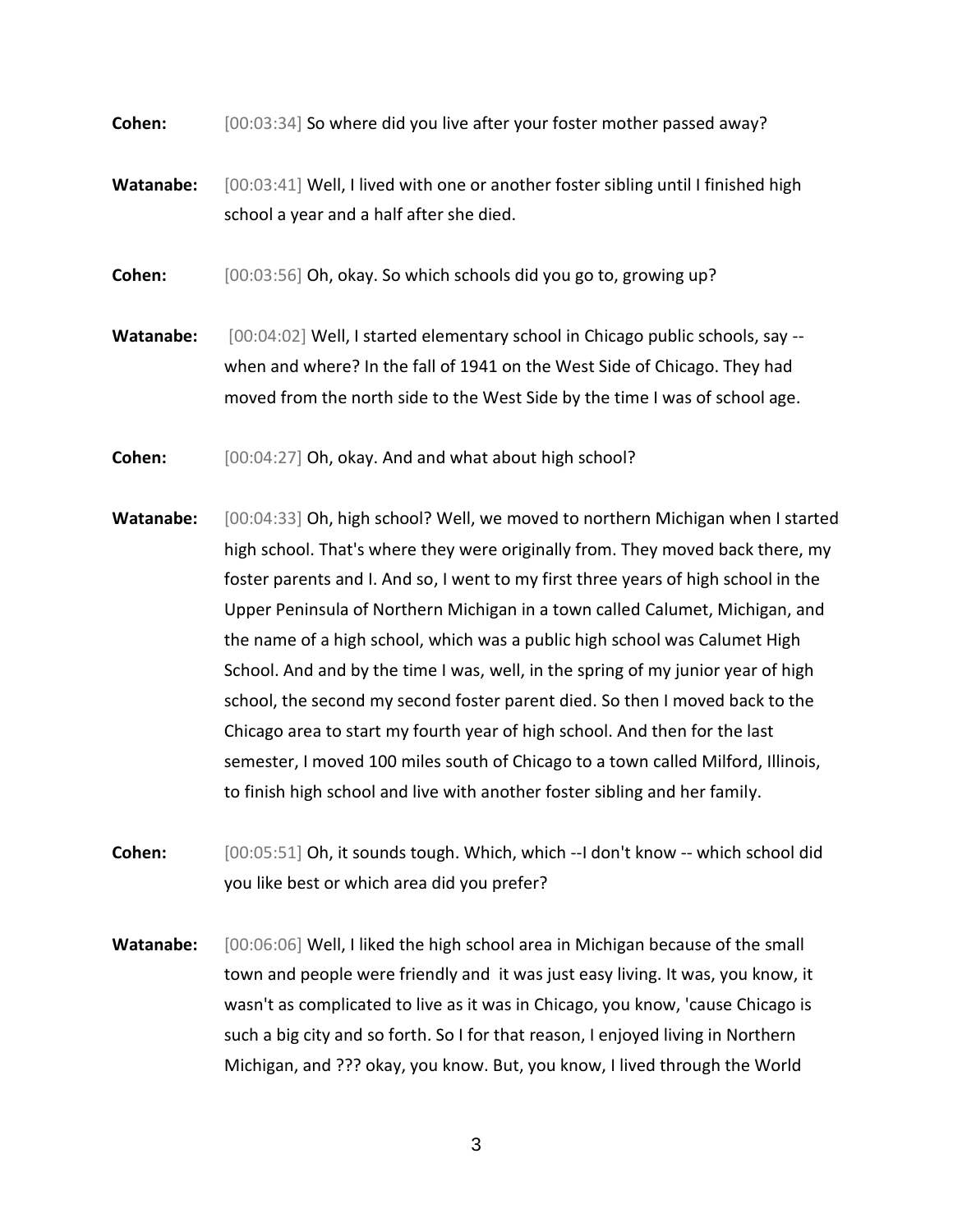World War II years, 1941 to'45 and beyond, in Chicago. So they were difficult for me because I was Japanese and experienced a lot of racial animosity.

- **Cohen:** [00:07:13] I was about to ask you if you experienced that, you know, in particular after the attack on Pearl Harbor.
- **Watanabe:** [00:07:23] Right. Yeah, yeah, I did. The way it started was I was five years old in December 1941 and attending kindergarten and on Pearl Harbor day, I remember vividly being sent out by my foster mother to buy, to go down to the corner store and get a newspaper and that's because, you know, to get the news about Pearl Harbor and then later that day -- and of course, it was a Sunday -- I remember that, too, I went over to a neighbor kid's house. It was directly across the street from us. And who was there? What I thought was a close friend of mine, and her mother answered the door and told me to get out of the neighborhood because I was a Jap.

**Cohen:** [00:08:21] Oh no, geez. You're five years old.

- **Watanabe:** [00:08:25] Yeah, right. And that's how I learned I was Japanese, actually. I had no memory of being aware of any racial differences among people until that day because my foster family had always treated me as one of their own. And since I had no memory at that time of my birth mother, I thought I was one of their family. Anyhow, following that, the next day, Monday, December 6th, my foster mother told me I wasn't going to school, and I later found out it was -- They thought it would be safer for me to stay home and out of school. And so for two weeks, I stayed at home and out of school and then someone from the school called and told them that they
- Watanabe: [00:09:33] Were required to send me back in the school. So that's how I got back into school. And in the meantime, excuse me. And meantime, they had made it, my foster parents and made arrangements actually with a neighbor who was delivered milk to the house for his son, who was in the sixth grade to walk me back and forth to school for protection purposes. And he did that, you know, for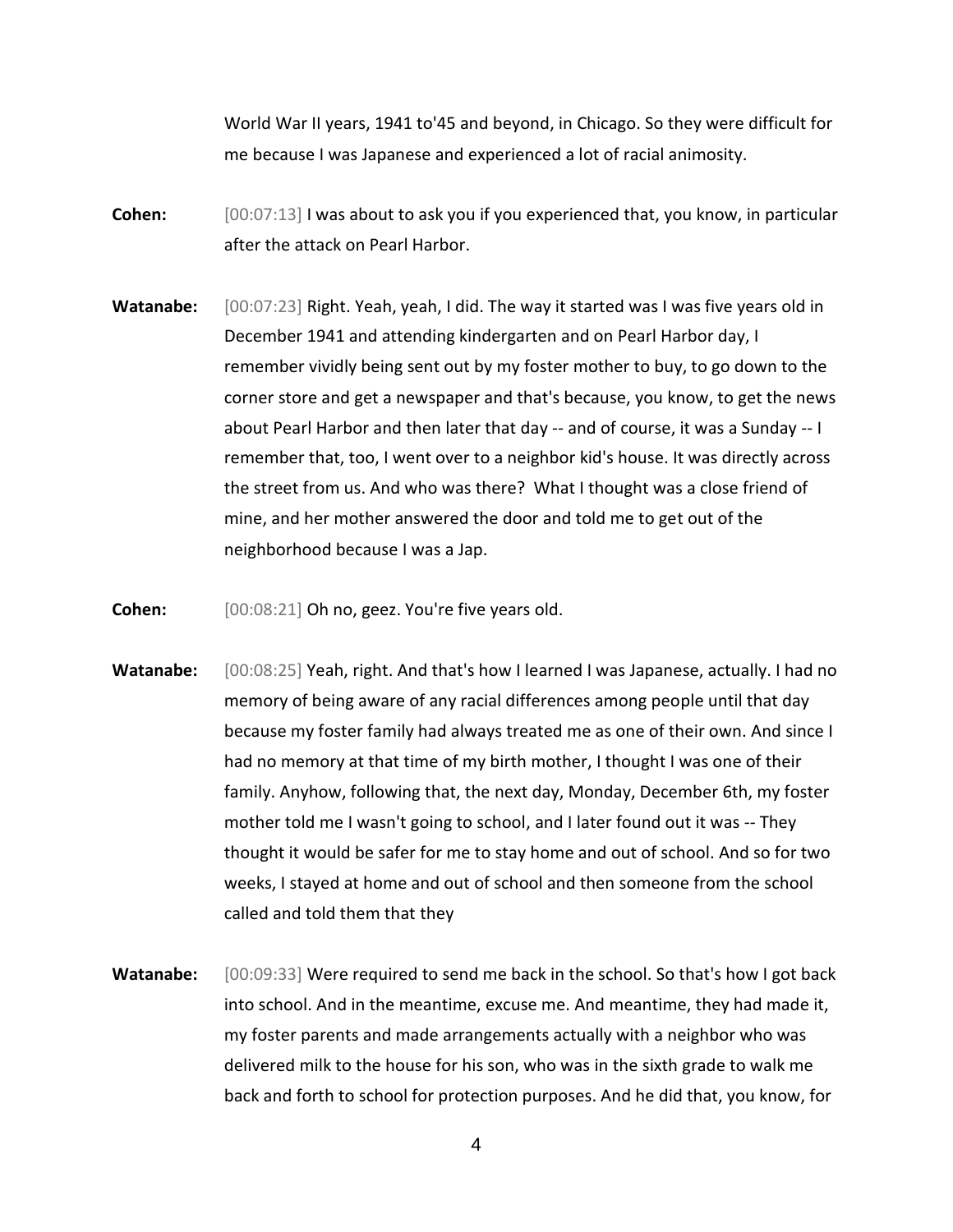a while. I don't remember how long. And it was really helpful because, you know, other kids would taunt us and throw rocks at us on our way to school and back home and so forth. So that was my experience during World War II.

**Cohen:**  $[00:10:31]$  Were there any other Asian children at the school?

**Watanabe:** [00:10:35] No, I was the only one one who wasn't White. Yeah. You know, Chicago had at that time very strictly racially segregated.

**Cohen:** [00:10:52] True. Was was your foster family White...?

**Watanabe:** [00:10:56] Yes. Oh, yeah. you know, my foster mother...her parents were, and her father was of German descent and her mother was Irish. And my foster father was of Swedish descent. And he may have been an immigrant. I can't remember for sure. She was not, she was born in Michigan, I guess.

- **Cohen:** [00:11:29] Were people gradually like, well, you know, willing to be friends with you over the course of the war, like they get over it in some way, like some of your classmates?
- **Watanabe:** [00:11:44] Yeah, I mean, the animosity wore off with time slowly but surely. So that, you know, by the time I was in, by the time, I was actually, by the time I left Chicago, it was...any animosity towards me was pretty, pretty much over. And then since I was the only non-white person up in the small town in Michigan, I was you know, I was, I didn't really experience any racial hostility, I guess maybe because, you know, I was no threat in the war and the war was over and so forth and so on. Anyway, so things got back to kind of normal.
- **Cohen:** [00:12:49] Oh, okay. Do you want to talk now about your your mother's family? I know you had written that you had contact with with them when you were a bit older, when you were twenty-two years old. But would you like to talk about what happened to them during World War II?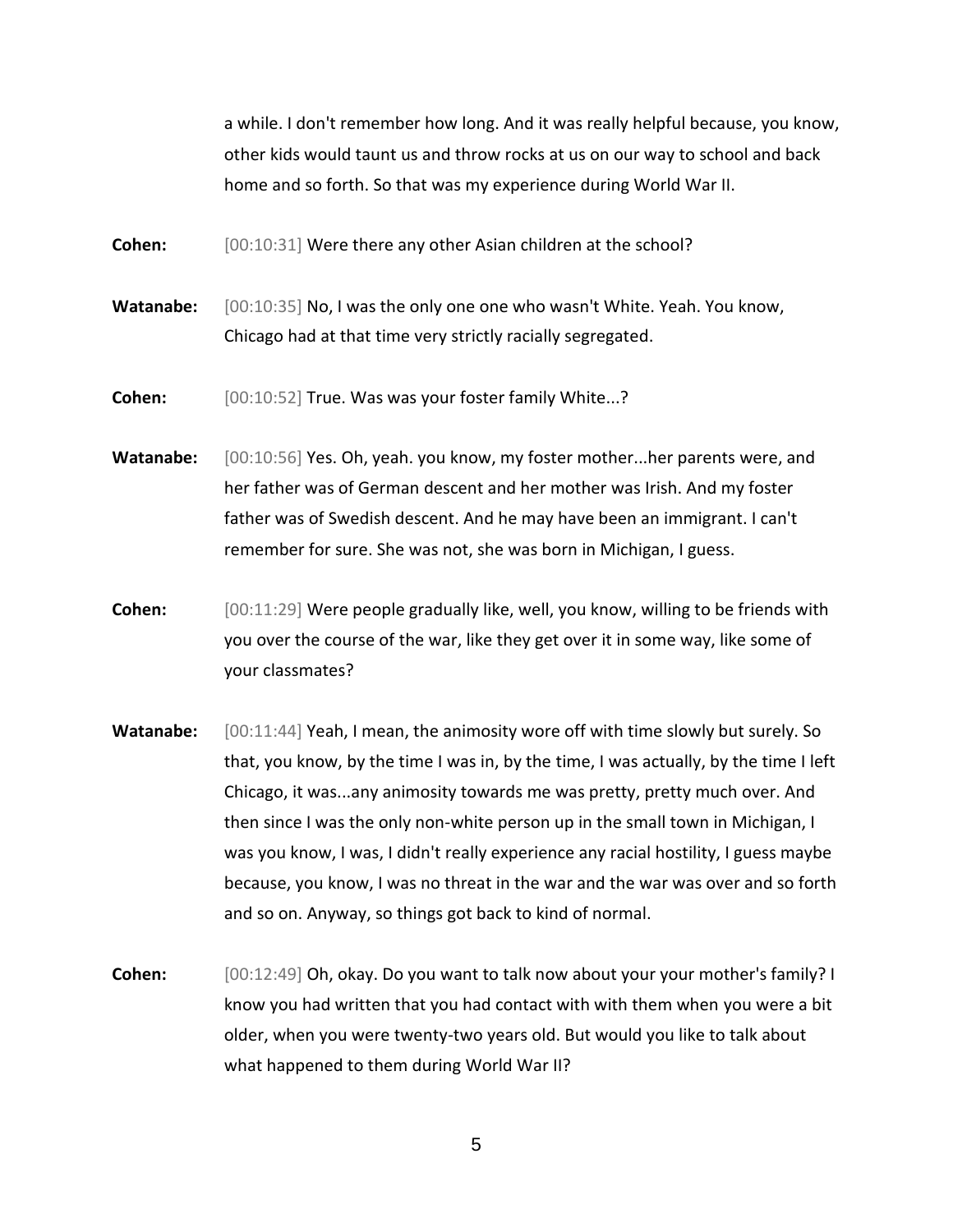- **Watanabe:** [00:13:06] Well, I have very limited knowledge of of what happened to them during World War II, but ah, I'll give you a little history and tell you some of what I know and can remember. My mother was born in 1909 in Seattle, Washington. Her parents were immigrants from Japan who came over, her parents came to the U.S. from Japan in somewhere around 1900. And they, she lived in Seattle, my mother did, until she was about twenty-one. I don't know the exact age, but somewhere around 1930, she she moved to Chicago more or less on her own, as far as I know. Now, most of the information I got was from a report I read from the FBI on her, and limited contact with her from the time I was age sixteen years, and and between the time I was sixteen. And then I lost contact with her until I was twenty-two. And then I had an intermittent contact with her for a year or so after I was twenty-two. And then almost no contact with her after that, until she died, in 1971 in New York City.
- **Watanabe:** [00:14:55] But anyway, in terms of her family history, she was one of seven or eight kids in Seattle. Her her father was a physician and her mother was, I guess a housewife. Like the father left the family somewhere around, oh I don't somewhere around 1920 or so and moved, relocated to Los Angeles. Or they actually chose first Los Angeles, California, and then Fresno, where he died maybe by 1925 or so. And so her mother was left with a bunch of kids in Seattle. I don't I don't know how they lived, or I I actually found out where they lived when I moved to Seattle in 1992. But anyway, she, my mother came to Chicago, I think I may have said, I think either alone or with a friend, I'm not certain which. And she made her way in Chicago and became friendly with the Al Capone crowd.
- **Watanabe:** [00:16:21] And so, her first child and my only sibling was an older brother, was born about 1932 and his father was reportedly by my mother listed as a guy who was who worked for Al Capone running a speakeasy during [the] Prohibition on liquor, liquor was prohibited, illegal. And so, anyway, and again, I found this out because I decided about twenty years or so ago to to see what the FBI had on her. So I submitted a Freedom of Information Act request, FBI, and I got back 100 pages on her.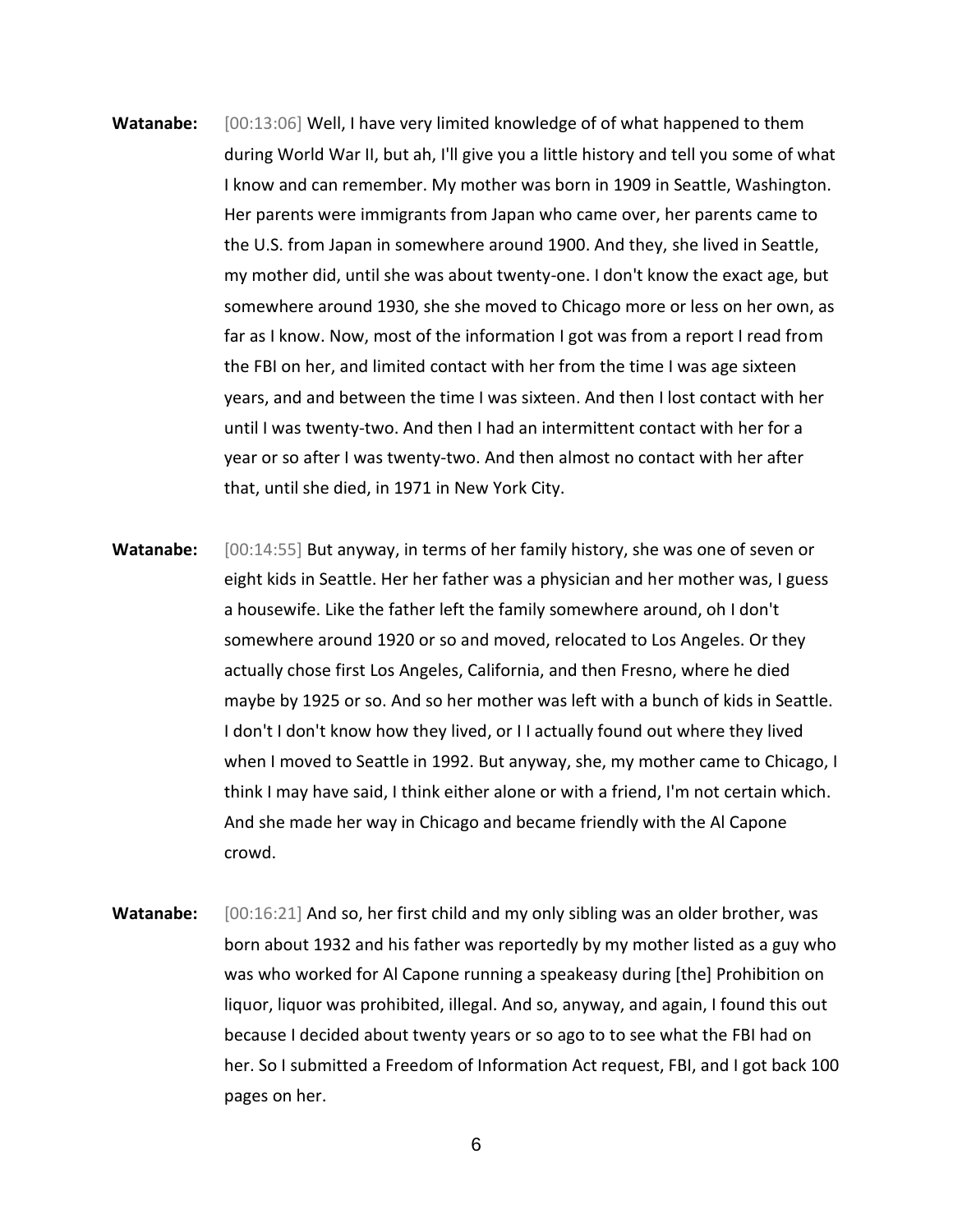- **Watanabe:** [00:17:21] So a lot of what I learned about her as an adult and a little bit about her growing up years was from that report. When I would ask her about directly, questions about that, she didn't have much to say. For example, I asked her who my father was. And I don't remember her saying why she wouldn't tell me, but she wouldn't tell me. Anyway. The doctor who delivered me told me that he was Japanese as far as he could see, my brother's father, of course, is not. So she was quite a character. [Laughs] I mean, that same doctor who was her doctor was my foster family's doctor, that's how [I knew]. So, I'd seen him, and he would he kept in contact with her, but he would relate things to me when I got to be a teenager, such as my mother would call him at night and tell them to come down to see her because she was sick. So he would go and see her and he said he would go down to a hotel in the Gold Coast area around what is Russian or what are Russian Oaks streets today. And he said, you'd walk into her hotel room and there would be a bunch of gangsters looking guys sitting around a room with guns on the table and piles of money. [Cohen laughs] And he he would get scared, and look at her and try to tell her, "Take two aspirins, and I'll call you in the morning. Goodbye." [Both laugh]
- **Watanabe:** [00:19:14] So, anyway, yeah.
- **Watanabe:** [00:19:20] And by the way, to verify some of this, my brother and I found her. We decided to try to find her and to with the help of this same doctor, we located her on the West Side of Chicago and and reunited with her. I was sixteen and he was, I guess, twenty years old. And we we stayed the three of us stayed together in a hotel around Madison and then Hamlin, a large hotel, because that's the neighborhood she was living in with her boyfriend at that time, who was a Chinese American guy. Well, actually he was an immigrant Chinese guy. Anyway. So when the three of us got together again, I'm sixteen and my brother was twenty at the time, she; we met, we talked the first afternoon. My brother then said he had to go out on a date that evening and he left, and my mother said to me, "Well, what do you think of him?" Meaning my brother, of course,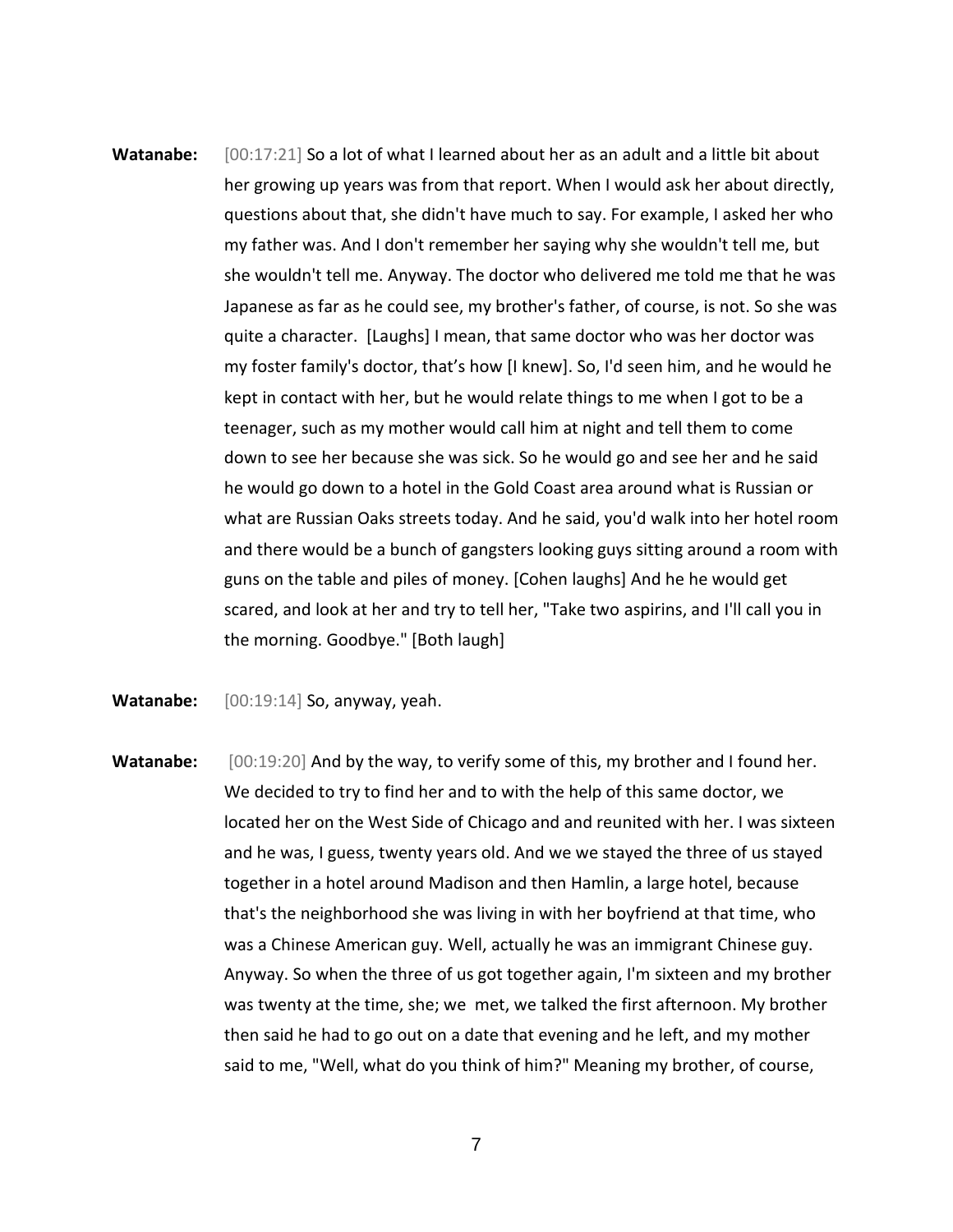and I thought, 'Well, that's kind of a screwy question'. I say, "He's okay, he's my brother. What do you want? You know, what do you mean?"

- **Watanabe:** [00:20:49] She said, "Well, I don't like him. He's kind of naive. He wants the three of us to get together and be a family. What kind of, you know, kind of silly stuff is that? And I said, "Well, you know, he misses you, I guess." And so she said, "Well, anyway, I need a drink. Let's go down to the bar." So we went down to the bar and hotel and it was Saturday night. You know, there were quite a few people there. And I noticed that that there was a guy sitting at the end of the bar and every couple of minutes he jumped up off his bar stool and go in the public phone booth. And I said to my mother-- excuse me, I'm a little hoarse this morning --
- **Watanabe:** [00:21:34] I said to her, "He's booking horses out of the phone booth like, you know, like like they do it these days, right?" And she said, "Yeah, he's a friend of mine. I'll call him over. So she called him over and he she said, "Donald, I'd like you to meet my friend, Matti Capone.
- **Cohen:** [00:21:55] [Laughs] Oh no.
- **Watanabe:** [00:21:58] Yeah, I had that kind of reaction that you had. And and he she said, "And Matti, I'd like you to meet one of my sons, this is Donald." And I remember him saying to me, "Well, Kid, what do you want to drink?" So he ordered me a whiskey and he said, "I'm sorry, I got to go back to work. See ya, Kid". And I asked her after he left, "Did you say Capone like in Al Capone?" She said, "Yeah, he's he's Al's older brother. Yeah. And it occurred to me that he wasn't a big shot, but he had a job working horses, anyway. So and after that, she wouldn't have anything to do with us, after that weekend. And it really kind of emotionally upset my brother for years. And I... he did not have as nice a foster family as I did. So I do I think that was the reason he was so and so earnestly wanted to be accepted by our mother.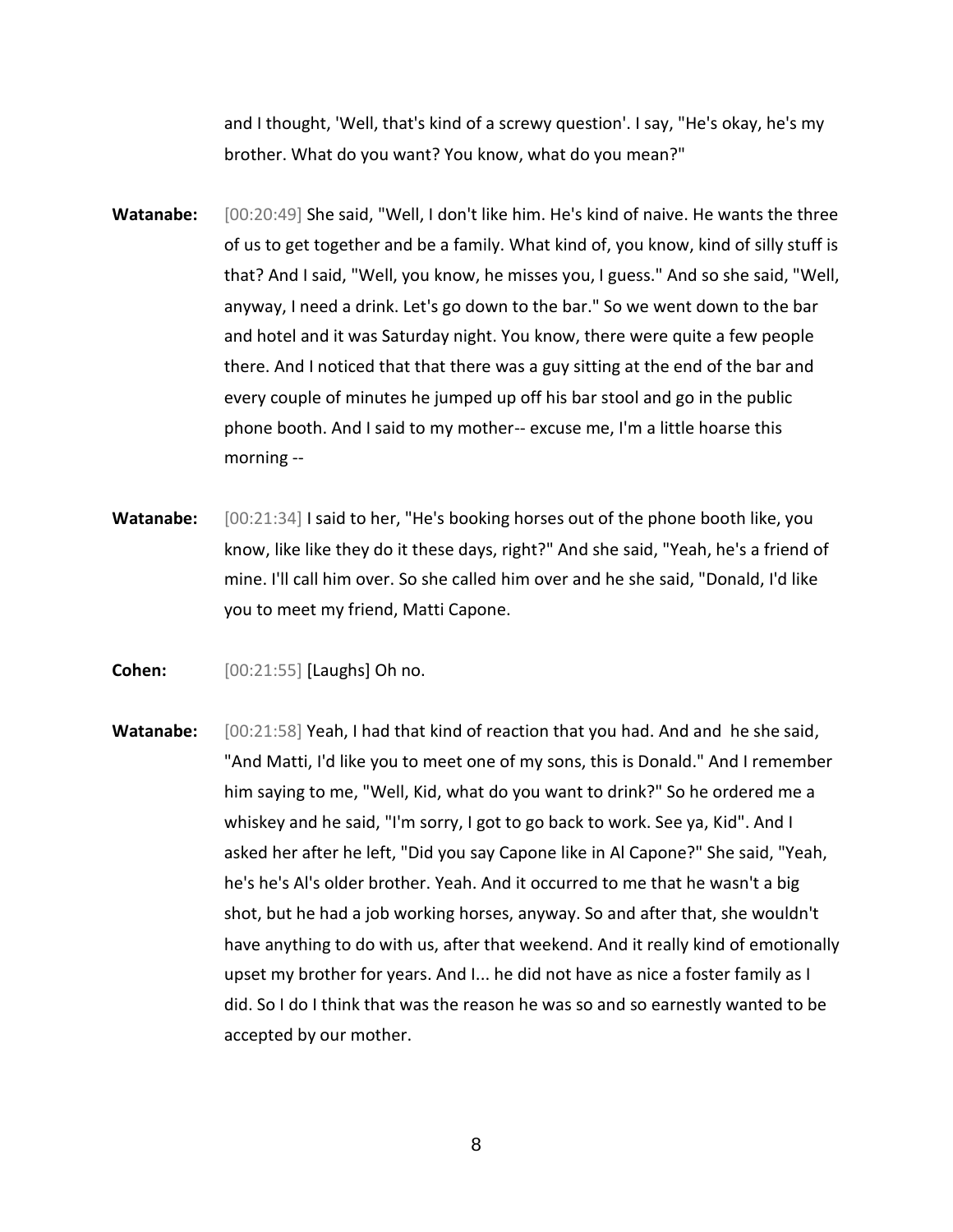**Watanabe:** [00:23:17] So anyway, that was the end of what we saw of her until I you know, I finished high school, joined the Air Force, finished my four years there and came back to Chicago.

**Cohen:** [00:23:37] But then you saw her again, right?

**Watanabe:** [00:23:40] Excuse me.

**Cohen:** [00:23:41] But then you saw her again, like after you finished...?

- Watanabe: [00:23:44] Yeah, after I got out of the service, my brother talked me into looking her up. Oh, I know what it was. I know that after he died in 1959.Well, actually, when he died in the spring of 1959, I was a student down in Champaign Urbana, at the University of Illinois, and I got a phone call with her. And as far as I can remember, the first time I heard from her since I was in high school. And she said, "I want to tell you, your brother died." And and so I went up to Chicago and that's when I saw her again in 1950 [unclear 24:35]. And we kept in contact sporadically until I found out she left Chicago in 1960 and moved back to New York City. And then in 1967, I got a phone call from her. The next time I heard from her, and she was still in New York and then and then she died in 1971 in New York.
- **Cohen:** [00:25:11] How did you know about your brother like or did you always know that you had an older brother?
- **Watanabe:** [00:25:17] Oh, no. Well, I knew from the doctor that I mentioned earlier, you know, from childhood. But the way we got in contact with each other was just by coincidence. We both we were both with separate foster families, but we ended up with the same social caseworker, the foster care worker. And he he you know, he put two and two together and he introduced us to each other when I was about eight or ten years old. Well, we didn't live, he lived, my brother lived in far northwest side. And we lived in kind of in the Midwest side. So we didn't see much of each other. But every so often we'd see each other until I moved to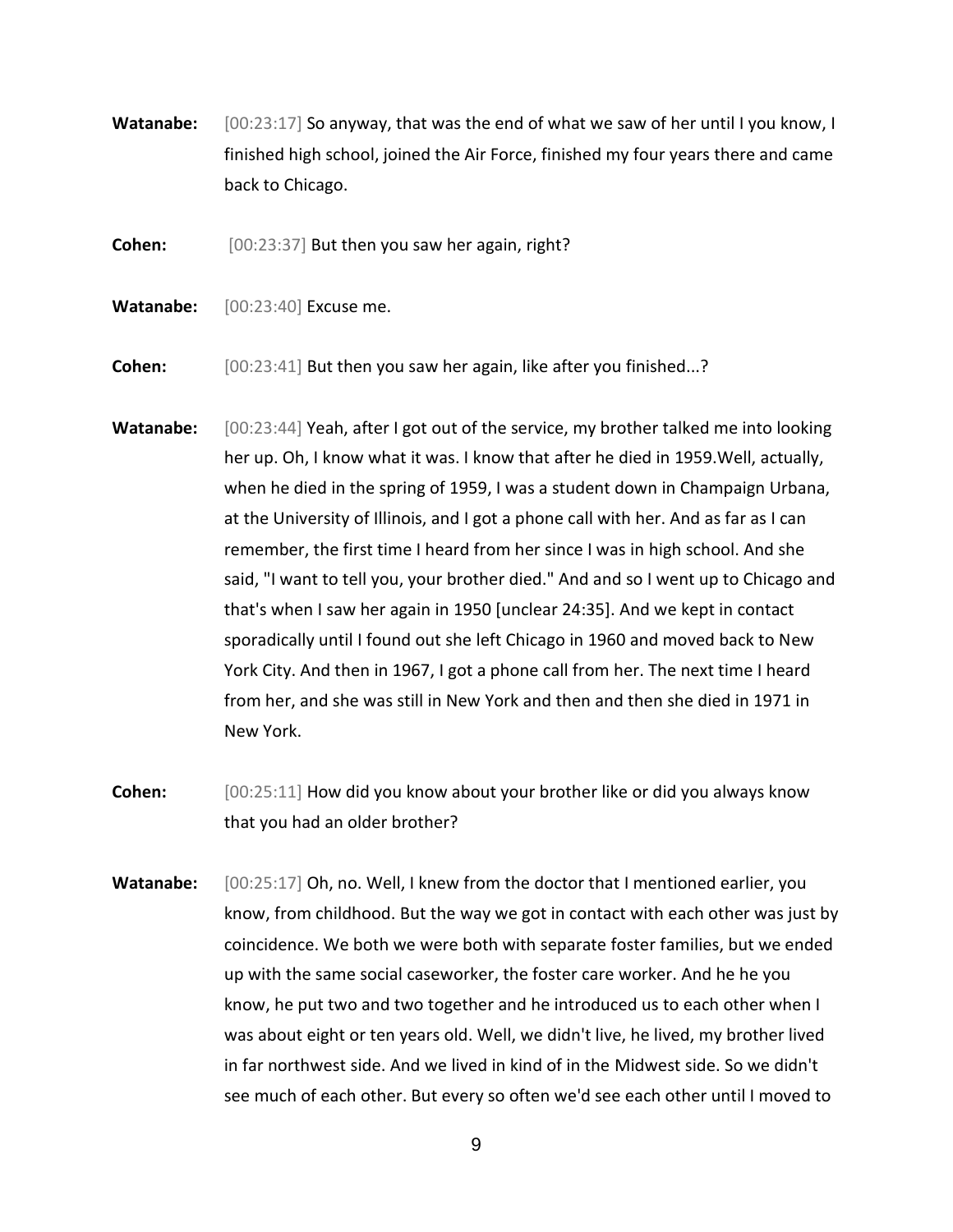Michigan a few years later. And then we didn't see each other again until I guess until I got out for a while and until 1953 when we reunited with our mother and in 1957 when I got out of the service. We used to pal around together after that until, until he died. But anyway.

**Cohen:** [00:26:47] Yeah, well, yeah, just going back to more uh-- I don't know more neutral subjects- which which subjects did you like in school?

Watanabe: [00:27:03] Well, that's a good question, I don't know. I didn't I didn't like, I don't think I like any subjects particularly, but but I didn't mind reading or arithmetic. [Laughs] Yes. I guess I like I didn't care for mathematics. I liked reading subjects more than--And writing more than mathematics. I, you know, I actually I didn't like school much because of World War II.

**Cohen:** [00:27:46] Yeah, true.

- Watanabe:  $[00:27:47]$  It was a hostile environment. I used to have to fight kids, so it seemed like every day during World War II, I would sit in school before recess time and try to guess which kid I would have to fight during recess. [Cohen interrupts, Oh God.] You know, it wasn't a happy, wasn't a happy experience. Yeah, anyway.
- **Cohen:** [00:28:13] But what about the high school years, like, you know, after the war, so on?
- **Watanabe:** [00:28:17] Well, they were, They were friendlier. And as I said, you know, the kids up in Northern Michigan, weren't as racist as they were in Chicago. And a lot of that had to do with the fact that the war was over, I suppose, if not all of it did, it had to do with that. So, you know, got along well in high school. I got along well in high school And and better than I did in elementary school. And it was a friendly environment. Yeah.
- **Watanabe:** [00:28:57] Yeah. And actually, I guess we didn't feel as poor in Northern Michigan as I did in Chicago because we were I always felt like we were the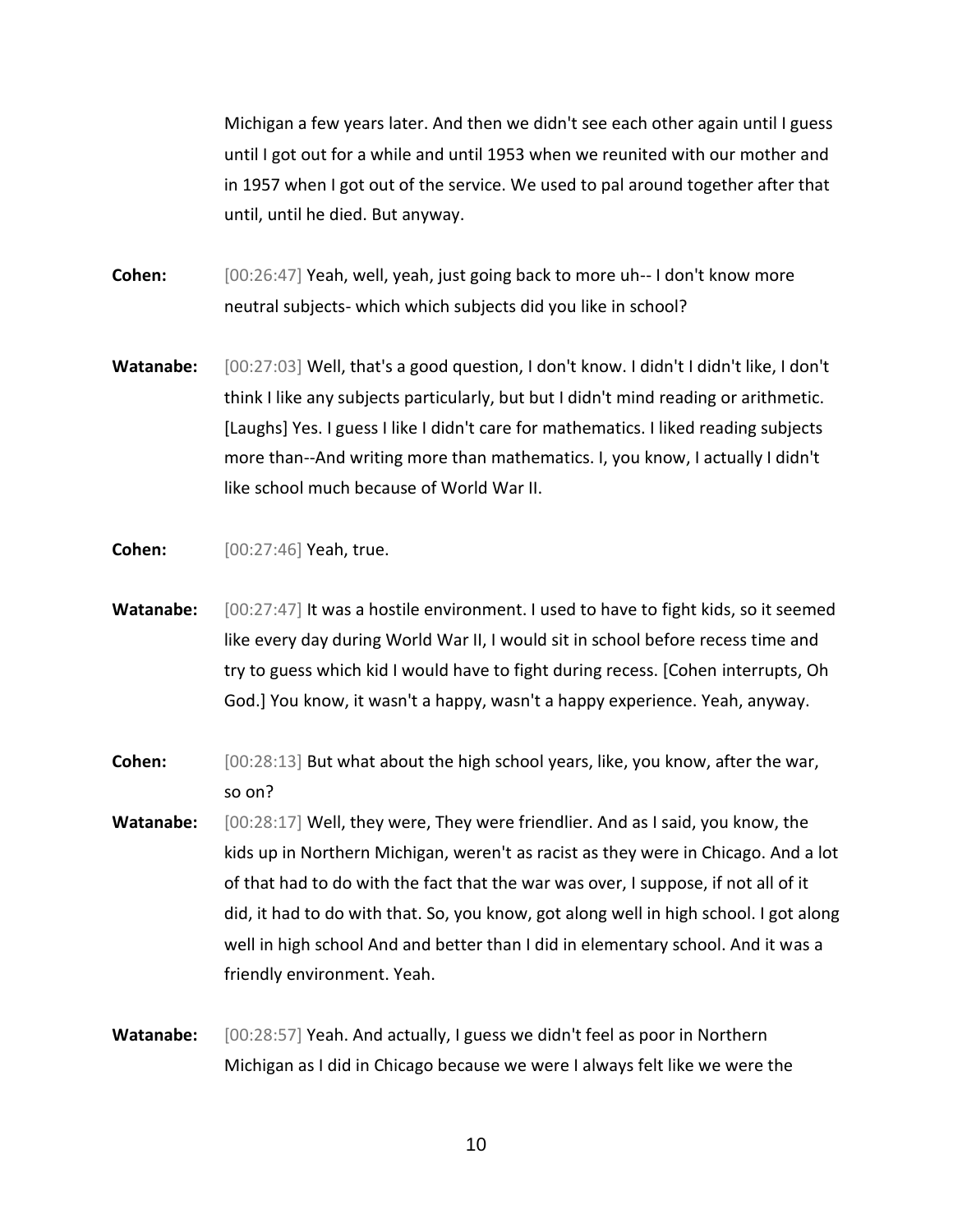poorest family in the neighborhood, you know, and and up in Michigan, I didn't feel that way.

**Cohen:** [00:29:17] Like everybody was on a level field, let's say?

**Watanabe:** [00:29:22] Yeah, pretty much although you know, in our neighborhood, we might have been one of the poorer families. But it was, you know, was a lower middle class, [unclear 29:34] neighborhood in Austin on the far West Side of Chicago.

**Cohen:** [00:29:41] Yeah. Were you involved in any activities or did you work part time in high school or--

**Watanabe:** [00:29:50] What was the first part of it?

**Cohen:** [00:29:51] Oh, were you involved in any activities or or did you work, you know, part time?

**Watanabe:** [00:30:01] Yeah, well, in high school, I actually went out for the basket- freshman basket-- well, I guess at that time because the freshman sophomore basketball team. But in the meantime, I got a job in in the local bowling alley setting up pins. So I quit the basketball activity and which was the only one I was in, actually, I was in high school to make a little money on the job. So I worked in the bowling alley until almost three years until I left Michigan, after my junior year of high school. And outside of that, I was just activities in the neighborhood with neighbor kids and stuff like that. Nothing, no, nothing organized. Excuse me. It was a small town and didn't have, you know, any baseball, leagues, or football leagues, you know, like they have in the parks and schools among the schools in Chicago. I mean, you know, it was only one school in town.

**Cohen:** [00:31:32] So people just get together and play a game just like that. Like on the street.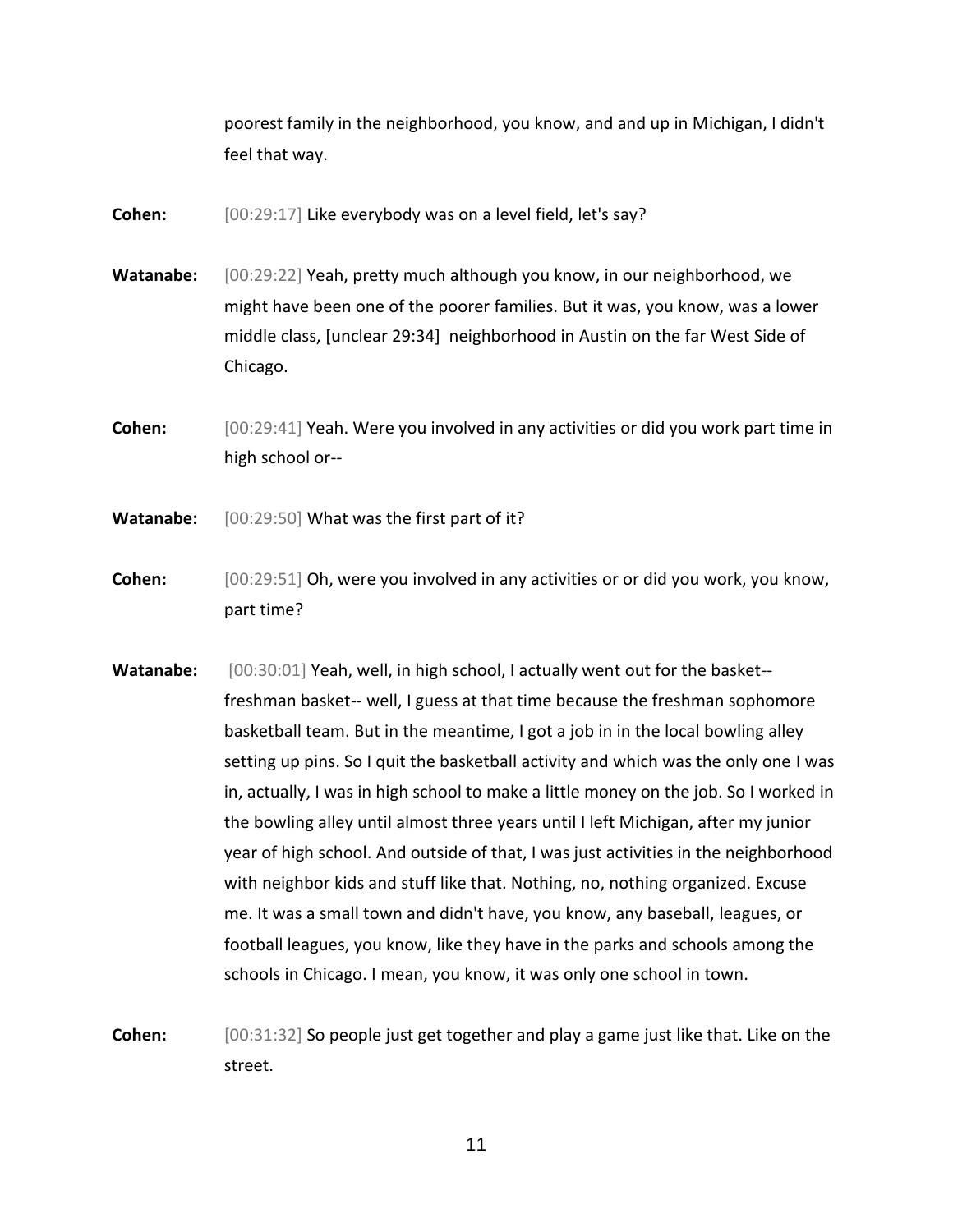**Watanabe:** [00:31:36] Neighborhood games, yeah. Yeah.

- **Cohen:** [00:31:43] Okay, so you're back in Chicago and you graduate high school in June of 1953. So I think you said your foster family of one of the siblings had asked you to leave. Like, why did they ask you to leave or, you know, what was going on?
- **Watanabe:** [00:32:03] Well, you know, they were-- all my foster siblings barely had enough money to feed their own--
- **Cohen:** [00:32:16] Yeah.

**Watanabe:** [00:32:18] --And I was really an imposition on their livelihood.

**Cohen:** [00:32:26] Yeah. Yeah, yeah.

**Watanabe:** [00:32:29] So that's why, you know, I moved from one foster sibling to another. I think I lived with five different ones during my last year of high school.

**Cohen:** [00:32:39] Okay.

**Watanabe:** [00:32:42] And for the last semester I lived with a foster sister and her family, her husband and three sons who were all younger than me. And and they they were trying to make a living and weren't very successful at it. They moved to a small town 100 miles south of Chicago and opened a hardware store. So in the spring, I moved down there for the last semester in high school in January, say, of '53. In April or thereabouts of '53, my foster brother-in-law said, "Well, you know, our business is failing, we're going to move to Tennessee, going to try to sell this, move to Tennessee. Where are you going?" And I said, "Well, you know, I hadn't given any thought to now, but I will." Well, you know, I had a few months to finish high school, and as it turned out, they didn't move before I finished high school and they didn't move before I turned seventeen. So I stayed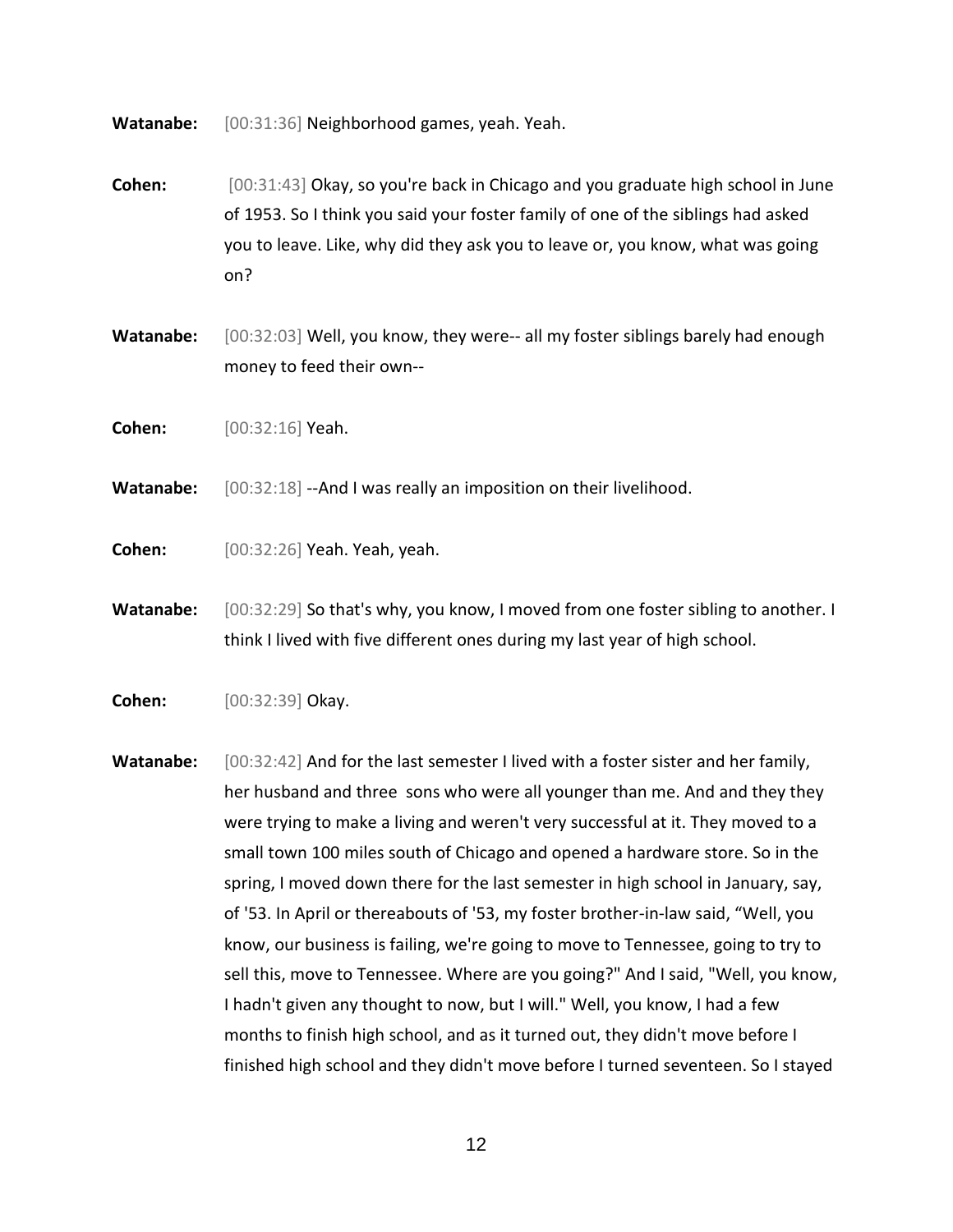with him until I was seventeen and got a little summer job after I finished high school and then moved went to Chicago, came to Chicago to join the service.

**Cohen:** [00:34:15] What were your…go on, sorry,

- **Watanabe:** [00:34:16] Because that was the easiest in my way of thinking. That was, you know, that offered free room and board.
- **Cohen:** [00:34:25] So [Laughs]. Well, that's true but were you concerned, you know, about the Korean War? I mean, I know I know you enlisted in September and the armistice was July, but were you nonetheless concerned about being deployed to Korea?
- **Watanabe:** [00:34:46] No, no. Actually, I volunteered to go to the Far East and specifically I volunteered to go to Japan, you know, for obvious reasons. I thought...[being] Japanese. But no, I. You know, all I as I remember, all I knew was I needed a place to stay, I didn't have any other ideas, but the military saved me in a way, you know.
- **Cohen:** [00:35:17] So where did you sign up?
- Watanabe: [00:35:21] Oh, somewhere on --a recruiting office on the West Side of Chicago. I don't remember exactly where it's located, but within three days oh, you know, I turned seventeen on September 20th, and that's when I came back to Chicago and by September 24th, I was in basic training.
- **Cohen:** [00:35:51] Wow! [Laughs] Oh, and and why did you choose the [US] Air Force rather than another branch of the military, say, the [US] Army or [US] Navy?
- **Watanabe:** [00:36:03] Oh, well, as best I can remember, the Army sounded like more work. The Navy, I didn't want to be on a boat. So it was a elimination of what's the least or what sounded best to me was the airport. And they had nicer looking uniforms I thought, too. [both laugh]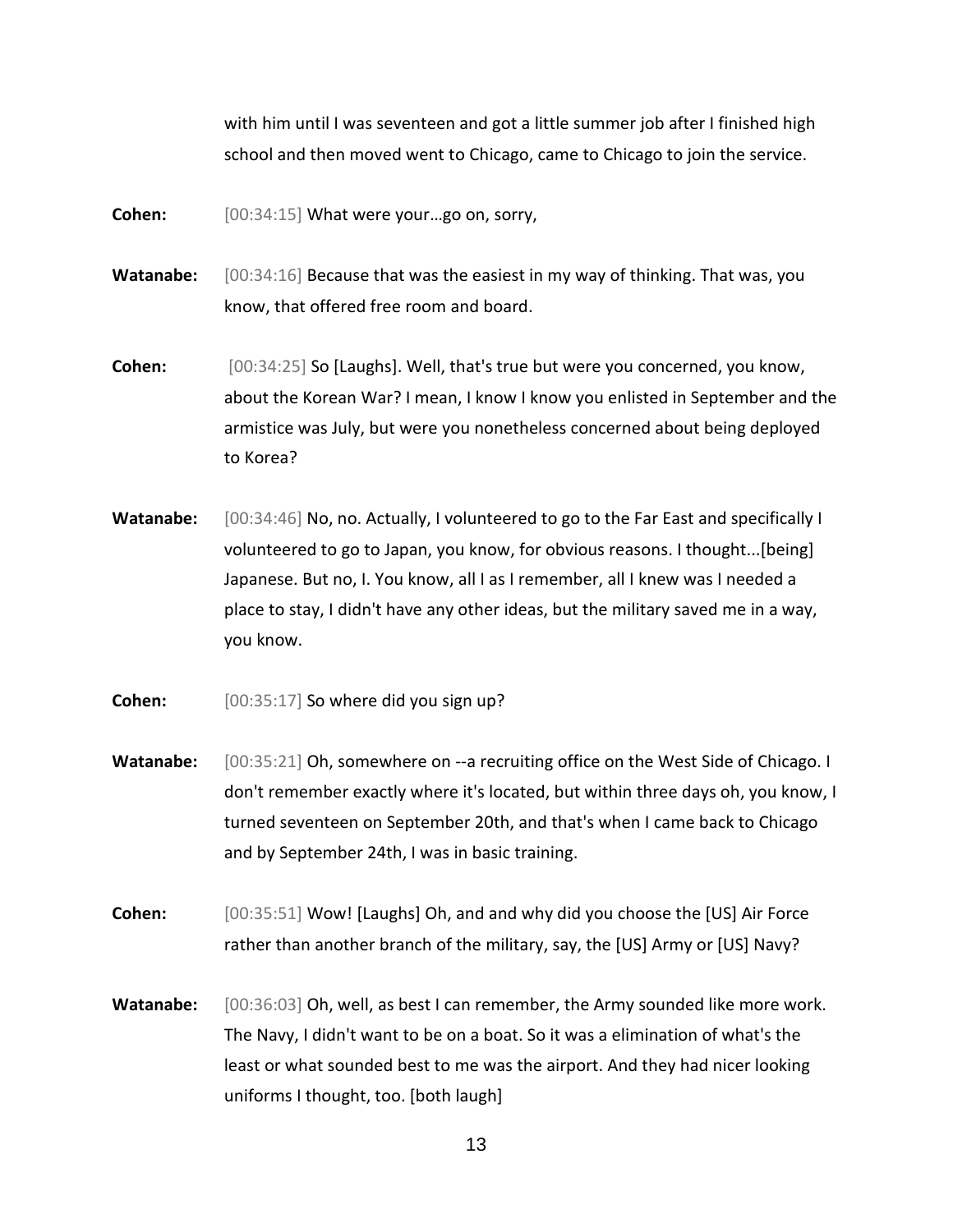- **Cohen:** [00:36:32] I know I know it's kind of funny. I hear this a lot about uniforms. So, okay, a few days later, you're already at basic training. Is that when you're at the Sampson Air Force Base in Geneva, New York?
- Watanabe: [00:36:48] Exactly right, and I think that was at the time a sixteen-week training course, and then I went to the technical training school at Scott Air Force Base in Southern Illinois for nine months.
- **Cohen:** [00:37:05] So what was the what was the basic training like? Like how would a typical day look?
- **Watanabe:** [00:37:12] A typical day? Oh, well, you know, the usual things about the military. You have to get up early in the morning, maybe they wake you by six o'clock and get into formation, march to breakfast and then do whatever activity they had planned for you during the day and march here, march there as a unit until it was over, you know. We had...some of the activities were, I guess, military history, education and bivouac and rifle range and stuff like that. And and then it was over and and I was off to Radio Repair School in Illinois.
- **Cohen:** [00:38:13] So did you find it easy or hard to adapt to the discipline of military life?
- Watanabe: [00:38:24] Well, it was a little challenging because it was so different, you know, so regimented. "Get up". Everybody gets up at a certain time, everybody does everything together at a certain time. And it took a little getting used to. But, you know, it turned out okay. I didn't get unruly or end up in the card house. [both laugh]
- **Cohen:** [00:38:52] Was, how was the physical fitness training part of it? Was it challenging or not so much?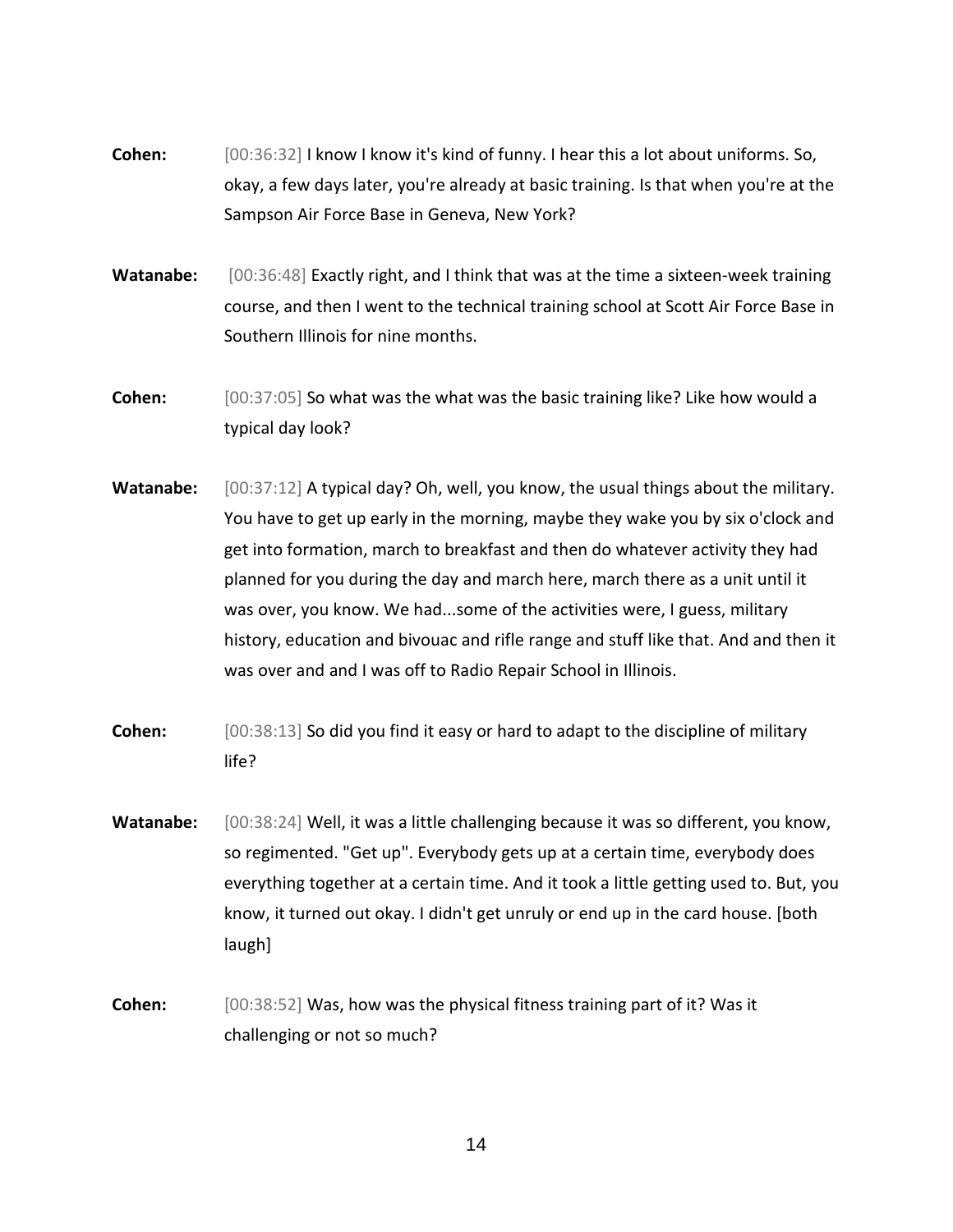- **Watanabe:** [00:39:04] Sure, yeah. I think there were challenging parts in basic training. You know, like they had maybe a three-day bivouac where you had to sleep out in a tent or something like that and do a lot of climbing around on obstacle courses and so forth and so on. But after that, after basic training, it was, outside of the regimentation, was pretty easy. You know, it wasn't like you had to march all the time or so. You just did your job. And as a matter of fact, when I got to France and reported in, it turned out we didn't have a job to do because, because they didn't --- it was kind of kind of funny. We got, when I got to -- reported into the air base in France, I found out that they had built this air base, brand new, I guess it was at that time a NATO air base in France. And then when they tested the flight line, the landing strip, it sunk in the mud so they couldn't use it for their aircraft. So they didn't have any need for, you know, radio repairmen for ground radio aircraft. So we didn't have anything to do for the first--
- **Watanabe:** [00:40:44] You know, all all they told us was, "If you don't get out of the barracks by 9:00 in the morning, we'll give you a shovel. And you can dig up the dirt for the first four hours and put it back in the hole, the second four hours."

**Cohen:** [00:41:01] This was at Toul-Rosières Air Force base?

- **Watanabe:** [00:41:07] Exactly.
- **Cohen:** [00:41:09] Okay, okay, so just jumping back to the Sampson Air Force Base, how were you how were you assigned your M.O.S as ground radio repairman? Like did you have to take a lot of aptitude tests? How did it work?
- **Watanabe:** [00:41:29] Yes. Well, that's exactly how it worked. I think while we're yeah. While we're in basic training, we took a battery of aptitude tests and then each each recruit, each of us was given a choice among three fields to choose from for training. And I guess, you know, the three fields were based on the best test results you got. And, you know, and I just chose ground radio repair because I didn't want to be up in airplanes where you might fall out or something [Cohen laughs] Something like that.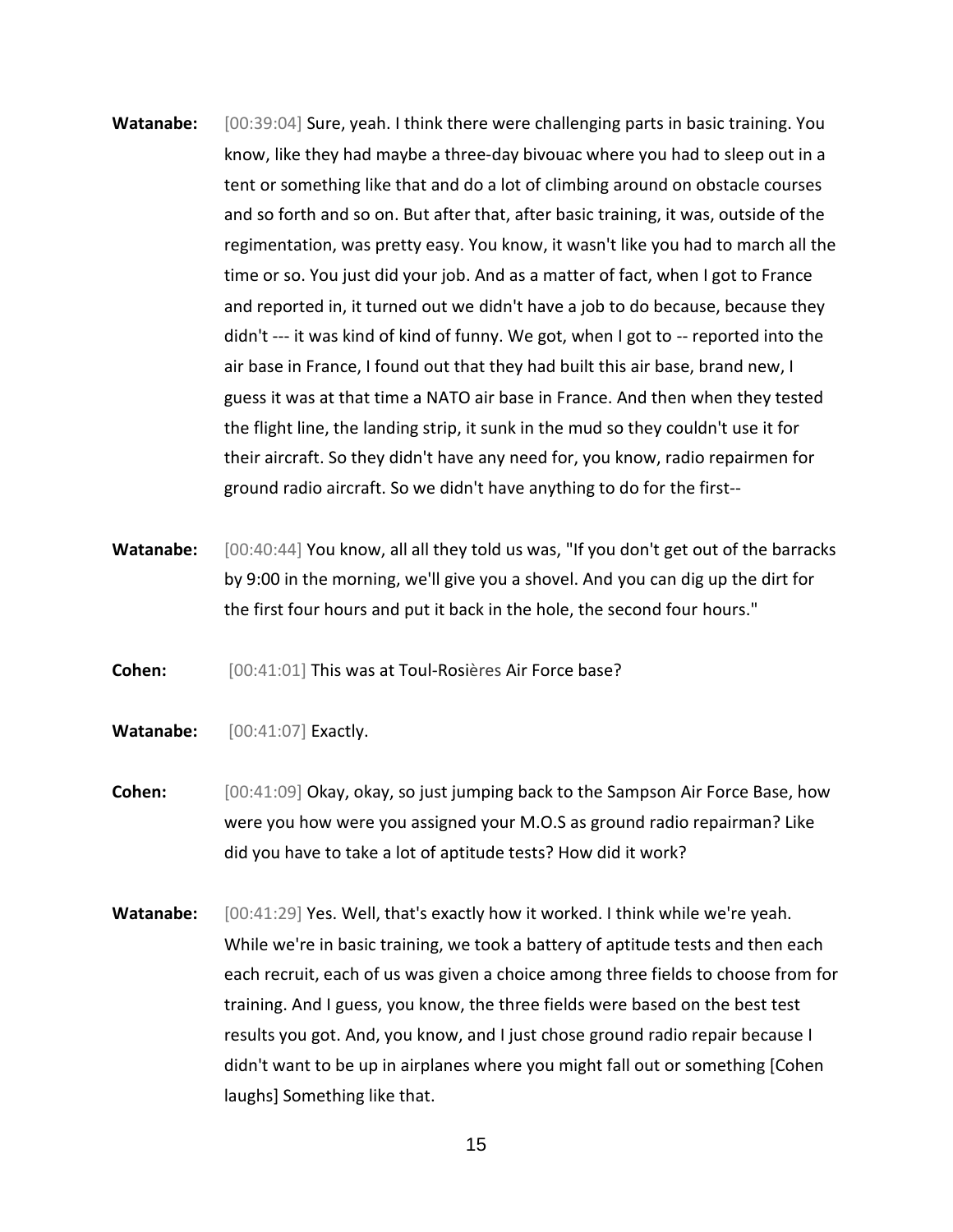**Cohen:**  $[00:42:17]$  So so which were the which were the three fields out of curiosity?

- **Watanabe:** [00:42:23] Well, as best I can remember, a second one was radar equipment repairman, heck, I don't even... the third one had something, I don't, I don't even remember what the third one was.
- **Cohen:** [00:42:40] That's okay. But but you knew you didn't want to be up in the air.
- **Watanabe:** [00:42:45] That's exactly right.
- **Cohen:** [00:42:48] Well, when you were still at Sampson, did you have a chance to travel around the area like the Finger Lakes or upstate New York?
- **Watanabe:** [00:42:58] Well, to the yeah. Yeah, well, anything to get off the base and out of the barracks. But I as I recall it, we maybe we had during the sixteen weeks, maybe the last three or four weeks, we could get a day pass, no overnight pass as I don't think. So we would go in town and and try to get served in the bars and stuff like that. What, you know, Sampson Air Force base, which was close to a small town, I don't know, if it was Geneva, New York or Ithaca or somewhere. So there wasn't much to do even when we went to town. So, but try to get served as minors in my case and stay off the grass because those people would put signs on their lawns, "Dogs and Airmen Basic: Stay off the Grass" [Laughs]
- **Cohen:** [00:44:04] Oh no, they didn't want to any the unruliness on their property or something.
- **Watanabe:** [00:44:11] Right.
- **Cohen:** [00:44:14] So we know about President Truman's Executive Order of 1948, abolishing the strict segregation of the forces. So I'm wondering, were there Blacks and Whites in, you know, in the units that you were in and did you notice what was going on in this regard?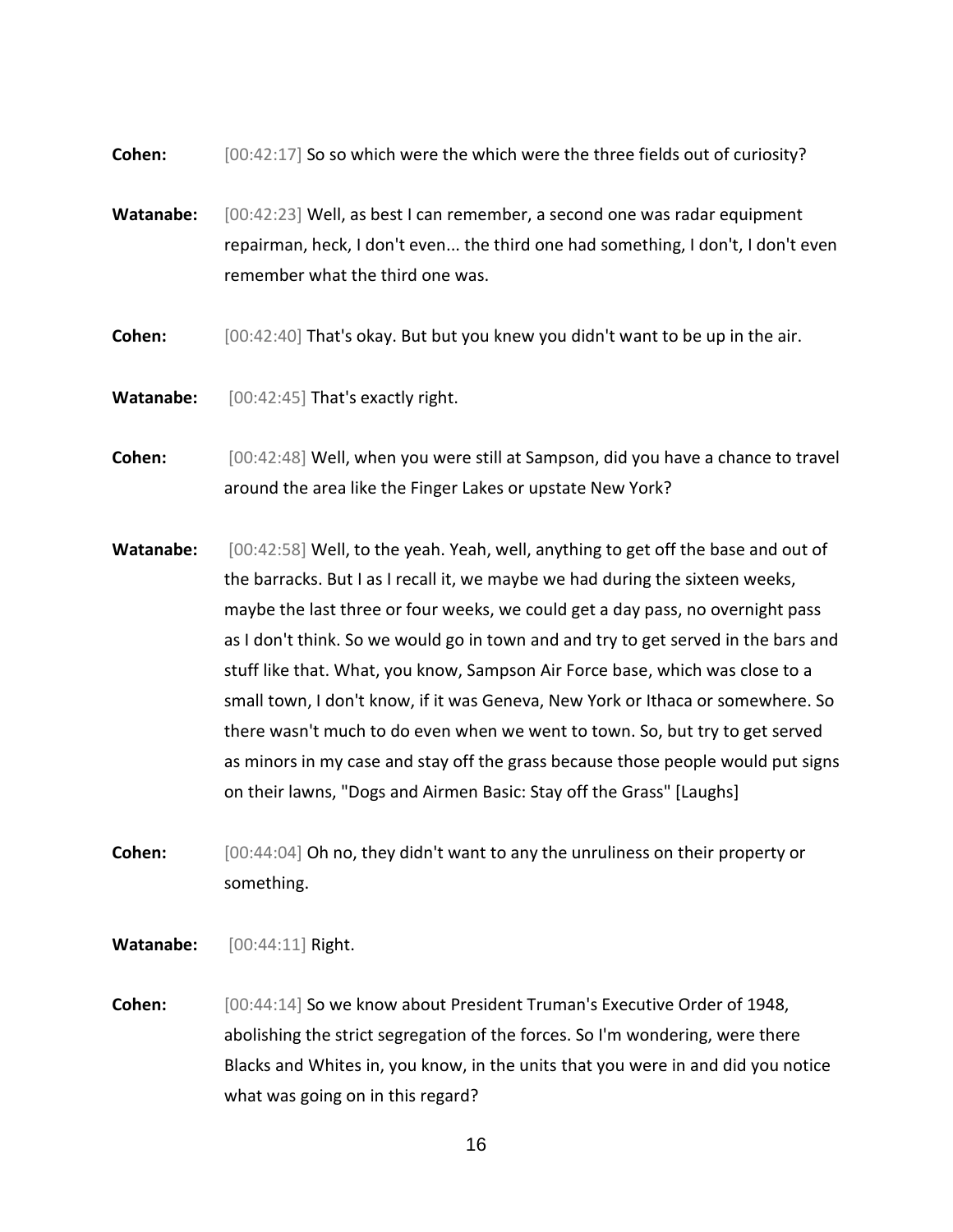- **Watanabe:** [00:44:37] Yeah, well, yes, I remember, you know, yeah, you have to remember I'm eighty-five years old. My memory is not the best in the world and it's not improving. But anyway, what I can remember is: In basic training, it was like a second time, I got to know any people of color and of course, it was an all-male unit, I admit, up until that time, I remember meeting one Black kid in Chicago at the Neighborhood YMCA. He didn't live in the neighborhood, but it was the closest "Y" to where he lived. So I would see him once a week for a while. But until I got in the service where the unit, the basic training I had had -- I guess I was the only Asian and maybe two or three Black kids, all the rest White. And we more or less got along. I do remember some racial incidents between the Black and White, by Black and White colleagues, classmates in basic training unit members, and I think our, I remember once the training drill for -- I don't know what the call it -- tactical instructor, who was a sergeant, he had to mediate the fighting. It was mostly White, White racists who started the fighting with them and in some cases trying to gang up on a couple of Black colleagues. But when basic training was over, there was also after that and in various units after that, after I served in there, you know, there was some racial hostility, all the... I was in one, two, three different locations in Europe. And in all three there was [racial hostility]. There was not a lot of racial animosity, but occasional animosity.
- **Watanabe:** [00:47:37] And, you know, I, I got along with folks, but some of the Whites and some boys, and that's usually the way I recall it happened, some of the Whites, especially some from the southern states of the United States, would provoke fights with the Black colleagues and even some of the officers. I remember in Germany, in the last place I was stationed, there was a Black lieutenant in charge of a radio repair component of, you know, the squadron. And he was he was kind of prejudiced towards any of the Black radio mechanics.
- **Watanabe:** [00:48:42] But he had -- to the point to, you know, of kind of giving them the short end of the assignments and so forth. But, you know, that's the way it went.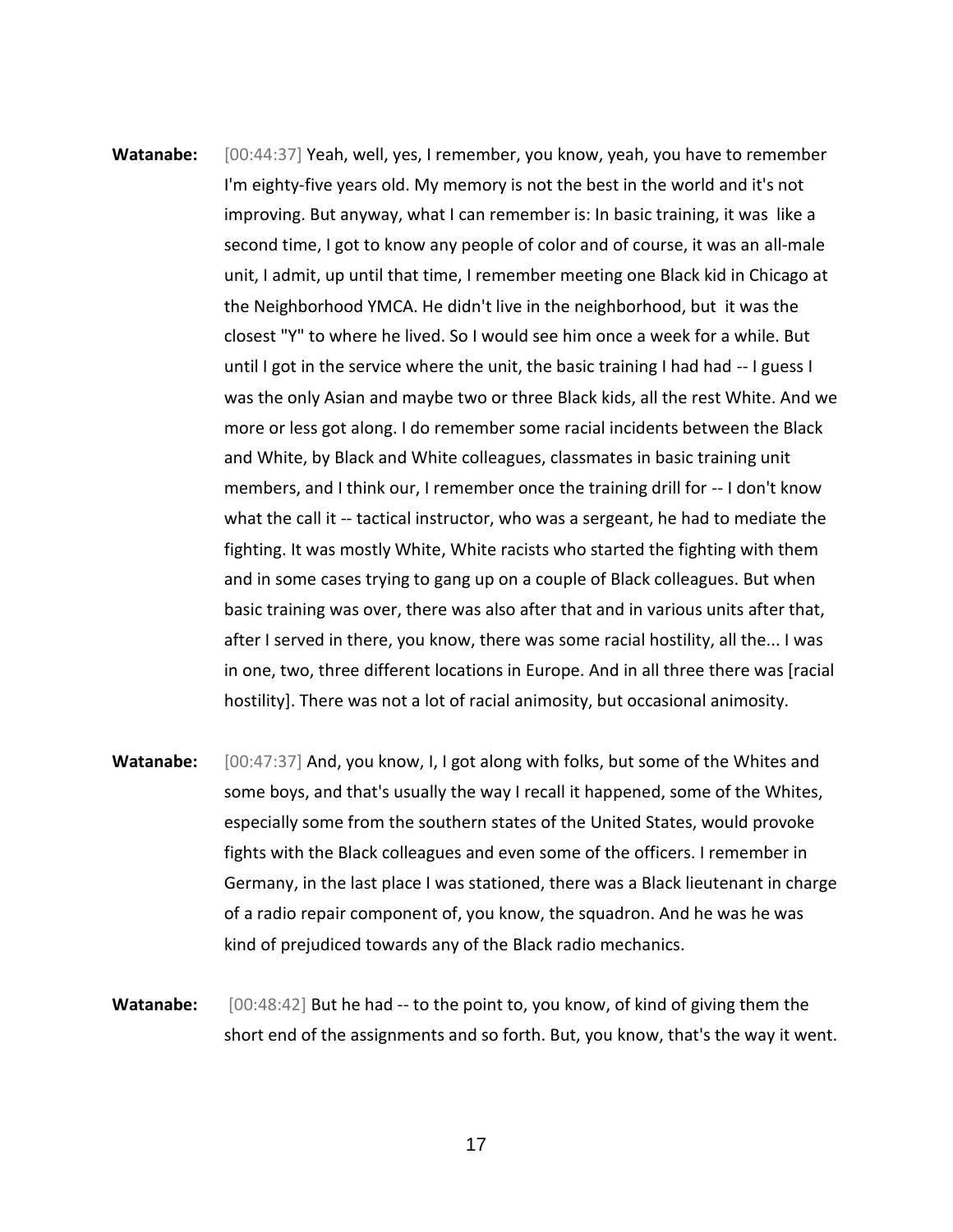**Cohen:** [00:48:58] Did you find animosity towards you as an Asian when you were in the service or, no, like once the World War II was over, it was over terms of attitude?

- **Watanabe:** [00:49:09] Oh, by and large, it was the latter by the end of World War II and and shortly after that, it was pretty much over. But every once in a, very infrequently, I'd get some kind of racial anti-Japanese comment from somebody in the unit or something like that. But, you know, it was nothing to be worried about as far as as far as I was concerned.
- **Cohen:** [00:49:42] So I think you said that at the Scott Air Force Base. It was quite a long.... Quite a long course. Like nine months was--?
- **Watanabe:** [00:49:51] Yes, yes.
- **Cohen:** [00:49:52] I was also reading that it has a reputation as being the communications university of the Army Air Forces or there's a slogan, "The best damn radio operators in the world." So it was a sort of known for, you know, for radios either operations or or repair...?
- **Watanabe:** [00:50:11] Yeah, I think it was as far as I can remember, it was only radio repair. [Cohen interrupts: Oh, okay]. I think operators went to a different training, but again, my memory is not the best
- **Cohen:** [00:50:29] Oh, it seems vivid to me.
- **Watanabe:** [00:50:32] Yeah. Yeah. I don't remember it being touted at that time as the best anything. Of course, it was you know, they told me to go there, I had chosen it, so, you know, I went. Actually, I thought, you know, thirty-six weeks of training was a lot of a lot of investment for the Air Force to put it into one person's training.
- **Cohen:** [00:51:02] Which courses did you take? Like, how was it run?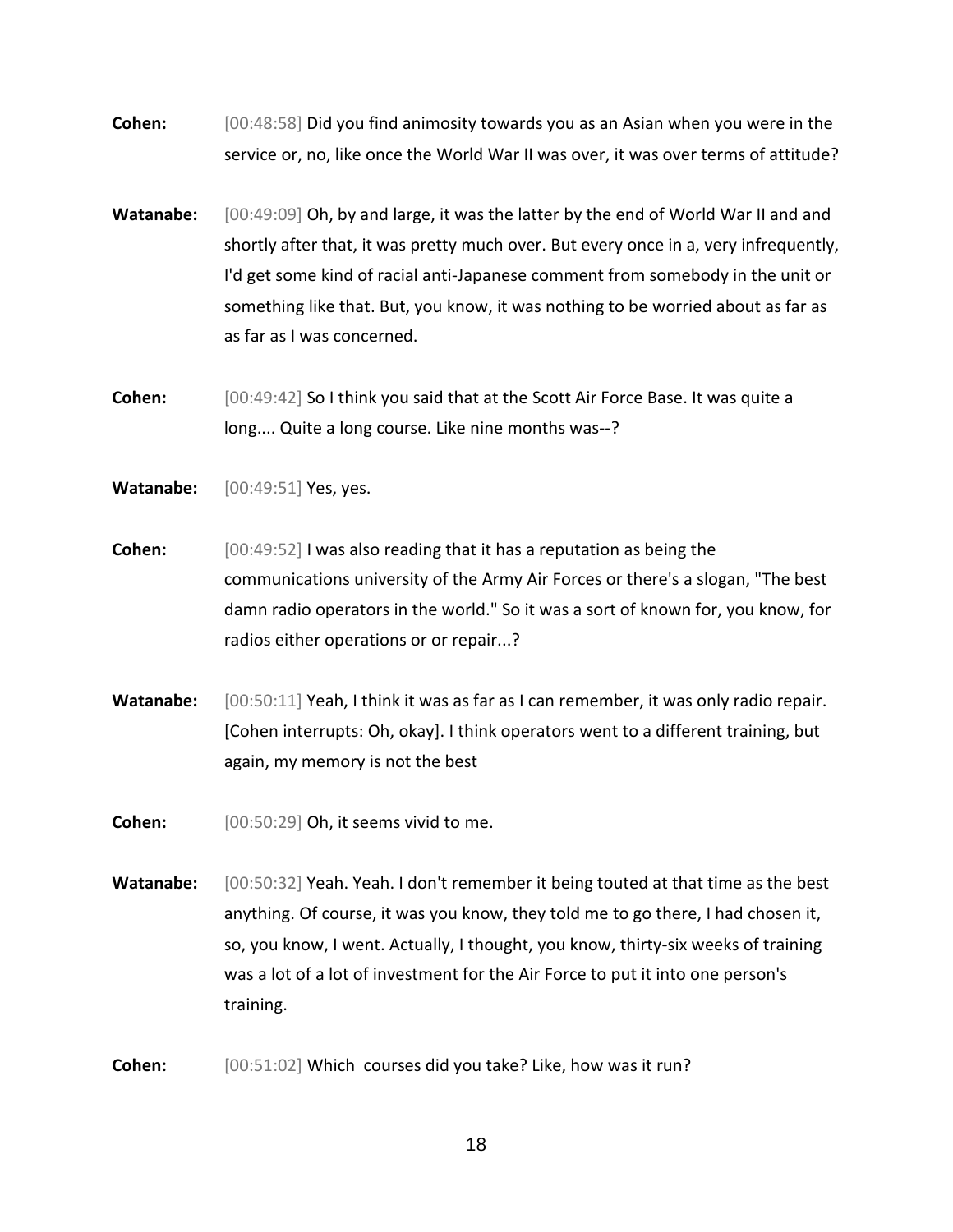- **Watanabe:** [00:51:08] Well, from it was the very basics, like, you know, some like electronic terminology to, you know, to how to...repair a radio without electrocuting yourself. It's very, very rudimentary introduction steps that, you know, "This is a radio. This is what the inside looks like. This is how you take it apart". And step by step until we learned how to actually repair or, you know, they would, they would create problems in inside the radio equipment. And then you had to troubleshoot and figure them out. So, yeah, it was good training I, I think.
- **Cohen:** [00:52:12] Yes. Sounds like it. Did the radios you tend to use AM or FM?
- Watanabe: [00:52:20] Yeah, there were, yeah, AM, FM ground to air, ground to ground, whatever. And there were actually in that training facility, I think everyone went through the same elementary steps in the training for I don't know, maybe-- if the full course of thirt-six weeks for maybe the first twenty weeks or something like that, and then and then the group got split up into those who wanted to learn how to fix airplane radios and those who wanted to fix ground radio. And so we separated at that point into two different types of training, specialized training.
- **Cohen:** [00:53:18] So I assume you wanted to work on the ground radios?
- **Watanabe:** [00:53:23] Yeah, yeah. I had one. I didn't want to as you said before, I didn't want to fly around very much. As a matter of fact, the only military flight I ever got on was what they used to offer free military transportation to when you took a leave in Europe that, you just had to sign up and space available, you got to go, you know, where you wanted to go on vacation. So I signed up once and only once, and they canceled the flight. I took trains from then on, private trains.
- **Cohen:** [00:54:09] When when you were in Europe...? What would you do when you had to leave from the Scott Air Force Base? Where would you go and how would you get there?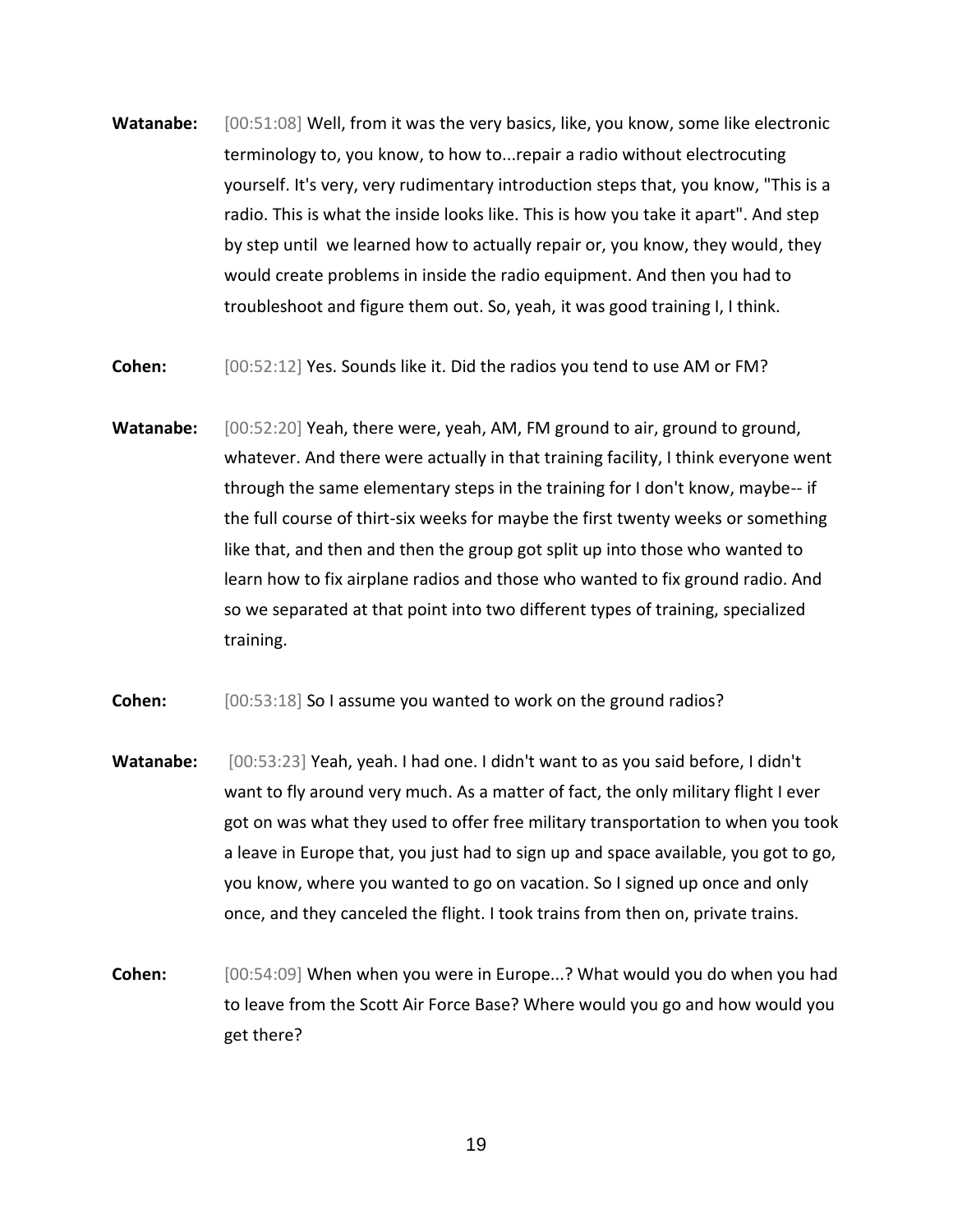- **Watanabe:** [00:54:21] Oh, well, Scott, I never took a leave because, well, I don't think, actually, I don't think we're allowed to because our training was Monday through Friday as I remember and sometimes get guard duty assignments on the weekend. So I don't think you could take a leave during training. But after that and, you know, when you got a permanent assignment, you could take leave. And and as for me, that meant once I got to Europe, I could take, I think...I don't remember how much time we got each year, two weeks or a month or something anyway. So I took trips just, you know, tourist travel trips to other European countries and so forth. And then off duty hours or, you know, we'd hang out in town and see how much beer we could drink and stuff like that.
- **Cohen:** [00:55:35] Were the radios that you were using both in training and later, were they considered like the cutting edge of technology at the time?
- **Watanabe:** [00:55:49] Well, in during our training, I don't think, we got that they weren't cutting edge, the pieces of equipment, but, you know, they were they were older. They were older pieces of equipment, but, you know, you learn the basics of that kind of stuff and then when you got out in the field, assigned a permanent assignment and then you had to work on whatever they were using. And in some cases, I'm in the ground or radio equipment. The stuff was up to date and in other cases it might have been a little little old or something like that. But it was an easy job, actually, because there usually wasn't much that went wrong with the equipment. It was kept in pretty good shape. You did what was called preventive maintenance, you know, was like you do with a car. You do the basics to keep it going until it wears out and then you replace it.
- **Cohen:** [00:57:02] Oh, okay. So they expect...So it wasn't hard and the expectation was to keep the radios in good shape, I guess.
- **Watanabe:** [00:57:10] Yeah. Yeah, that was basically it. And, and where I was assigned usually that was most important with it was the ground to air communications radios.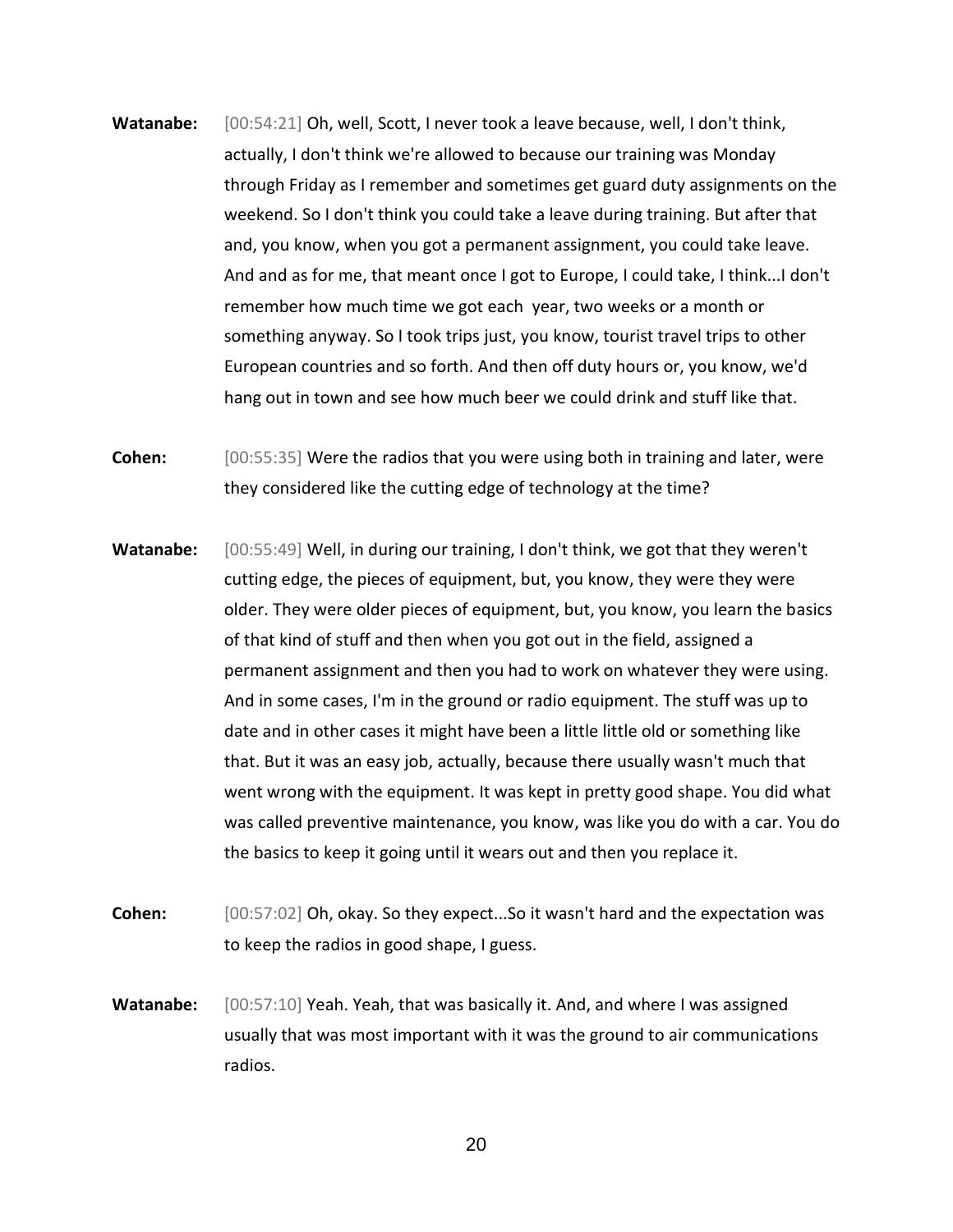**Cohen:** [00:57:25] So where were you assigned to after you were at the Scott Air Force Base?

**Watanabe:** [00:57:32] Where was I signed?

**Cohen:** [00:57:34] Yeah, like, did you go next to the 619th Aircraft Control and Warning Squadron at Toul-Rosières Air Force Base in France? Or did I miss a step?

**Watanabe:** [00:57:48] I'm having trouble.

**Cohen:** [00:57:50] Oh, sorry, sorry, I'll talk up, excuse me, after--

**Watanabe:** [00:57:55] It's not the volume, it's, I guess this telephone, I have is poor quality. It's a sound quality. Well, okay, so--

**Cohen:** [00:58:07] So after Scott Air Force Base, where did you go next?

**Watanabe:** [00:58:13] Okay, that was... I went directly to Toul-Rosières Air Force Base in France. And as I mentioned earlier, excuse me, we didn't have anything that we didn't have any anything to do, any mission there, because, you know, they couldn't use aircraft at the Air Force base. So we just sort of we didn't do much of nothing, to tell you the truth. We would be assigned to go out on an eighthour shift and in, and keep ground to ground practice, radio communication. And that what that meant was we would sit in this remoted truck that had ground to ground radio equipment in it, and every hour one person per truck and every hour on the hour, we would pick up the transmitter microphone and call another truck and say, "Can you hear me?". And they'd say, 'Yeah, can you hear me?" And [we'd] say, "Yeah, okay." And then we do it again each hour for eight hours. And I think, I don't even know if they did it twenty-four hours a day. So that's about all we had to do for a year--[Cohen interrupts for a year?]

**Watanabe:** [00:59:49] Yeah. And then they broke that unit up, actually transferred it to a place in a small Air Air Force unit location just across the Saarbrücken border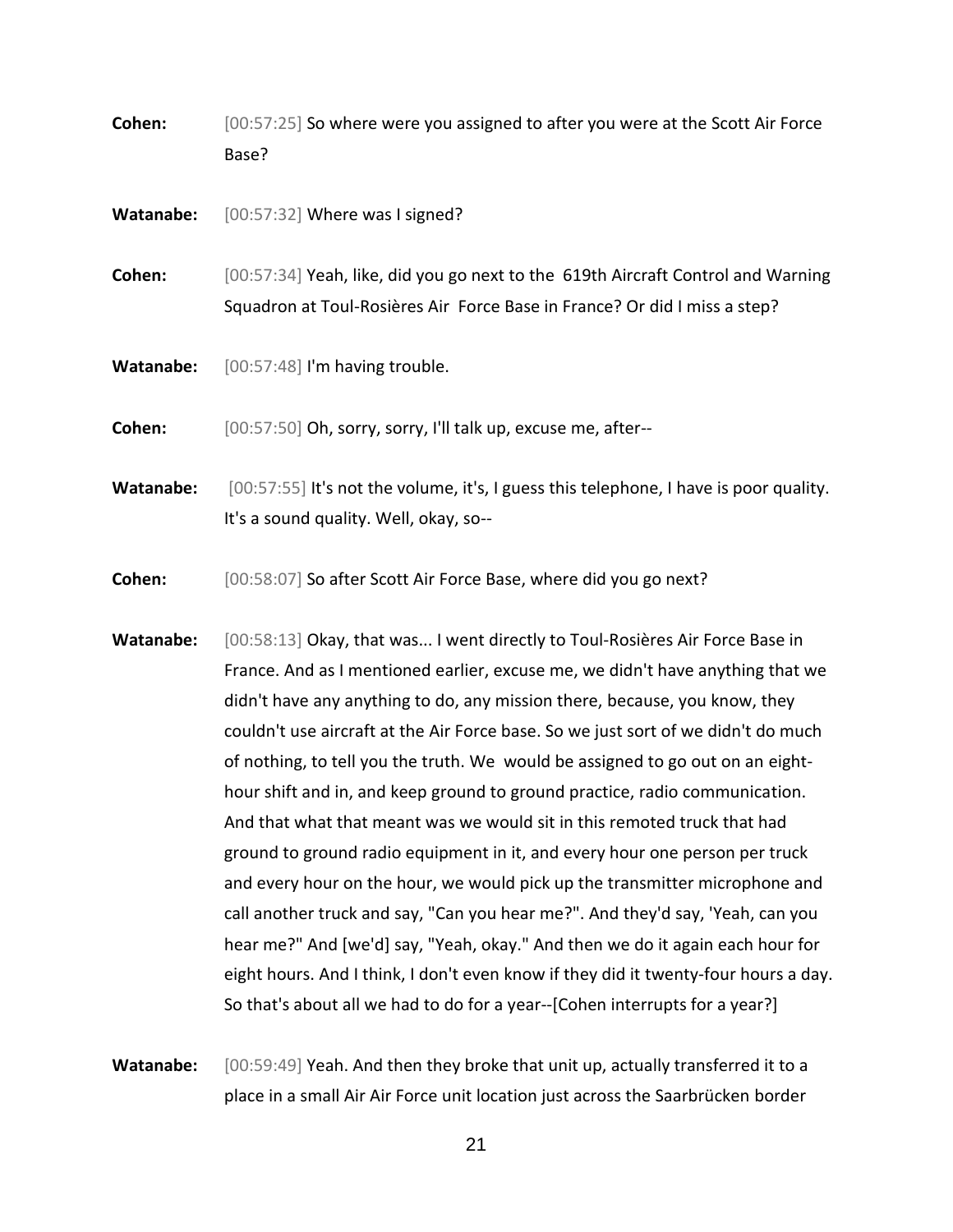into Germany, where they had Ground to Air communication network. And then we were we were assigned to to maintain the ground air equipment, radio equipment there. And again, but this was for real. I mean, there were they actually had ground to air radio operators and radar operators, stationed there. And we were their maintenance backup. But in my case, with the radio equipment and they kept in communications with with aircraft flying over U.S. aircraft lying over Germany.

- **Cohen:** [01:00:59] Was this when you were based in Freising, in Bavaria and you were then part of this 604th Aircraft Control and Warning Squadron?
- Watanabe: [01:01:11] Now, this is and I guess I didn't mention that in my application, this was an interim period between France and Freising. And then, I think it was close to a year of that interim assignment, some of us were were sent to other places because we had too many of the same -- I don't know what to call it-- the same job level at this interim place. So I, I was sent with two or three other ground radio repairman to Freising, and that's why I spent the last So I think the last year or so down around Munich.
- **Cohen:** [01:02:04] So, where in Germany were you during this interim time?
- Watanabe: [01:02:10] Well, all I remember was, is that it was right across the French border into Germany. And I don't even know what part of Germany what it was about an hour and a half train ride from Frankfurt wherever Frankfurt was.
- **Cohen:** [01:02:35] Okay, so, okay, so so when you're there, I think you said that was already real communications between ground and aircraft. I guess I was wondering, did the radios, what were they using their radios for direction finding like to discover where a signal was broadcast from or--
- **Watanabe:** [01:03:02] Well, no, not to my knowledge, but at my level, you know, I didn't know much about what was going on besides what I did, you know, fourteen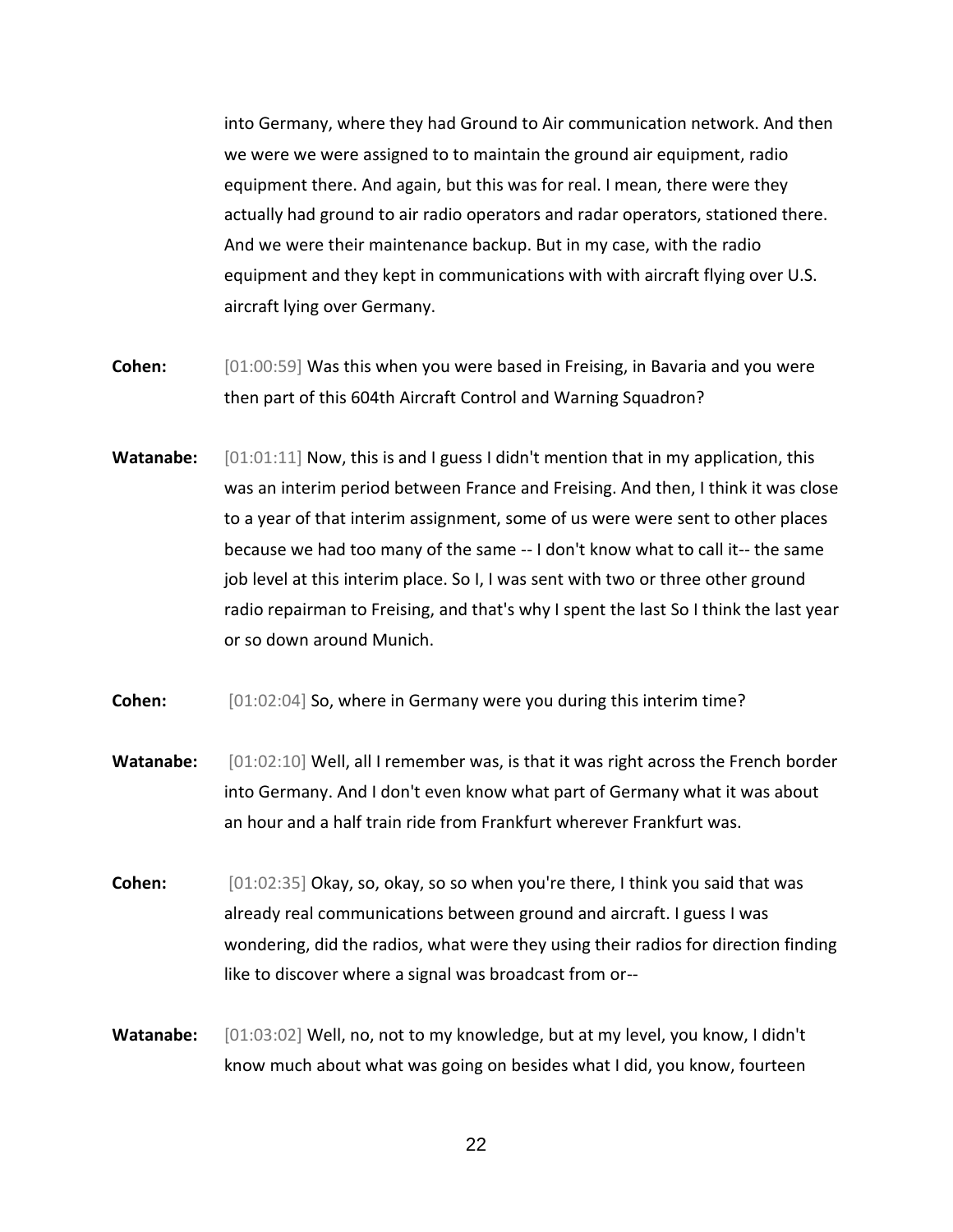hours. And a lot of the time it was just sitting around because the radios were kept in pretty good shape. So we didn't have much to do.

- **Cohen:**  $[01:03:28]$  If something was broken, was it easy to get spare parts?
- **Watanabe:** [01:03:34] Usually, yeah. Yeah, yeah, yeah. I don't ever remember there being any problem with that. Yeah.
- **Cohen:** [01:03:46] So how are you getting your news? Like would you get the *Stars and Stripes* or listen to -- I forget [the name of] -- the Army radio station, *The Armed Forces Radio*?
- **Watanabe:** [01:03:58] Yeah, yeah. That's that's a you know, that's about all I remember besides if you wanted to listen to music, you know, German on German Radio stations, or French radio Station. But most of what I remember listening to was either AM/FM or or looking at the *Stars and Stripes*. I mean, you know, I guess some guys would subscribe To U.S. newspapers or somehow get them. But but I you know, Not me, I just listened to radio or or look at the military newspaper.
- **Cohen:** [01:04:48] So you were in Europe during, let's say, an interesting time, you know, the establishment of the Warsaw Pact between the Soviet Union and the seven other countries in Central and Eastern Europe. So my question is like, did you feel a little bit concerned when you were based in Germany? You know, not too far from Austria, where they're both Soviet and NATO forces like--? Or no, you felt fine?
- **Watanabe:** [01:05:21] All, as best I can remember. I just I was just very comfortable. I don't remember, except maybe very infrequently hearing about some, you know, some precautionary instructions given out by the people in charge. But I would I don't ever remember getting worried about being either in Germany or France while I was there.
- **Cohen:** [ 01:05:54] Yeah.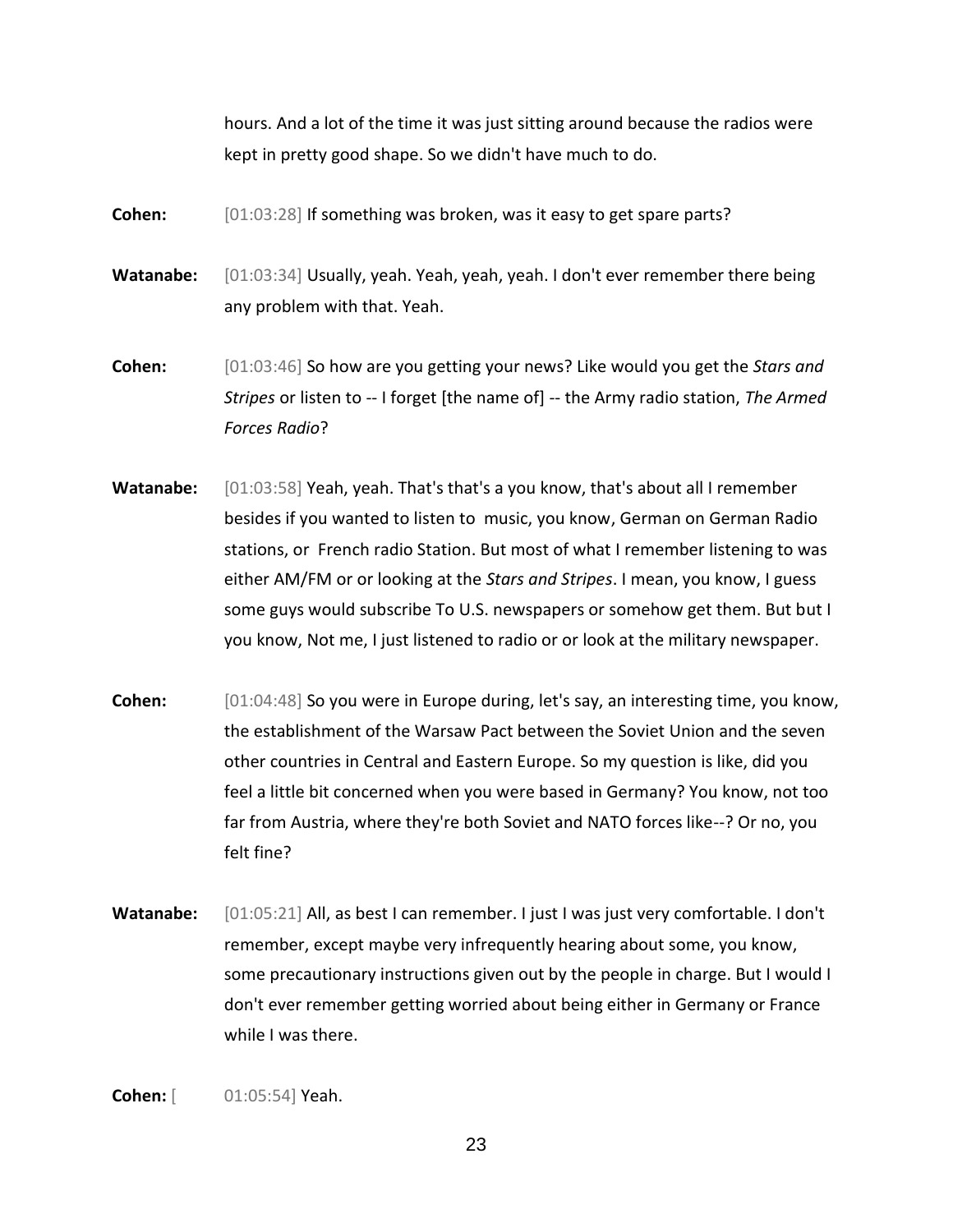- Watanabe: [01:05:54] I mean, you know, the biggest battle I can remember worrying about was that Ogara [unclear word at 1:06] the battle of the gast haus,that meant drink the most beer or something like that to--
- **Cohen:** [01:06:13] --To win the battle. [laughs].
- **Watanabe:** [01:06:16] So it's really pretty easy living. I mean, you know, I thought I had more or less a pretty pretty nice, free...paid vacation for three years.
- **Cohen:** [01:06:33] And it sounds like despite some racial problems, was there a sense of camaraderie for the most part or--?
- **Watanabe:** [01:06:44] For the most part. There were individual exceptions, but for the most part, we got along. You know, I think we probably realized maybe everyone realized we were all in the same boat. We all volunteered. You know, nobody - we weren't required to be where we were except that once you sign up, you agree to play by the rules, you know?
- **Cohen:** [01:07:09] Yes. Do you remember at what point you were I think you were promoted to first, um, first airman [i.e., rank of Airman First Class]?
- **Watanabe:** [01:07:22] How promotions worked?
- **Cohen:** [01:07:24] Yeah, yeah.
- **Watanabe:** [01:07:27] Well, In the Air Force at the time, you know, you you signed up after you finished basic training, you were given one stripe and called, titled Airman Third Class. I guess it was. Then after, in my case, in ground radio repair, after you finish that training, if you maintained a certain numerical score average during the course of your thirty-six-week training, you got a second stripe and were awarded that you were promoted to an Airman Second Class. And that happened to me. And then after that, it was just like the luck of the draw. You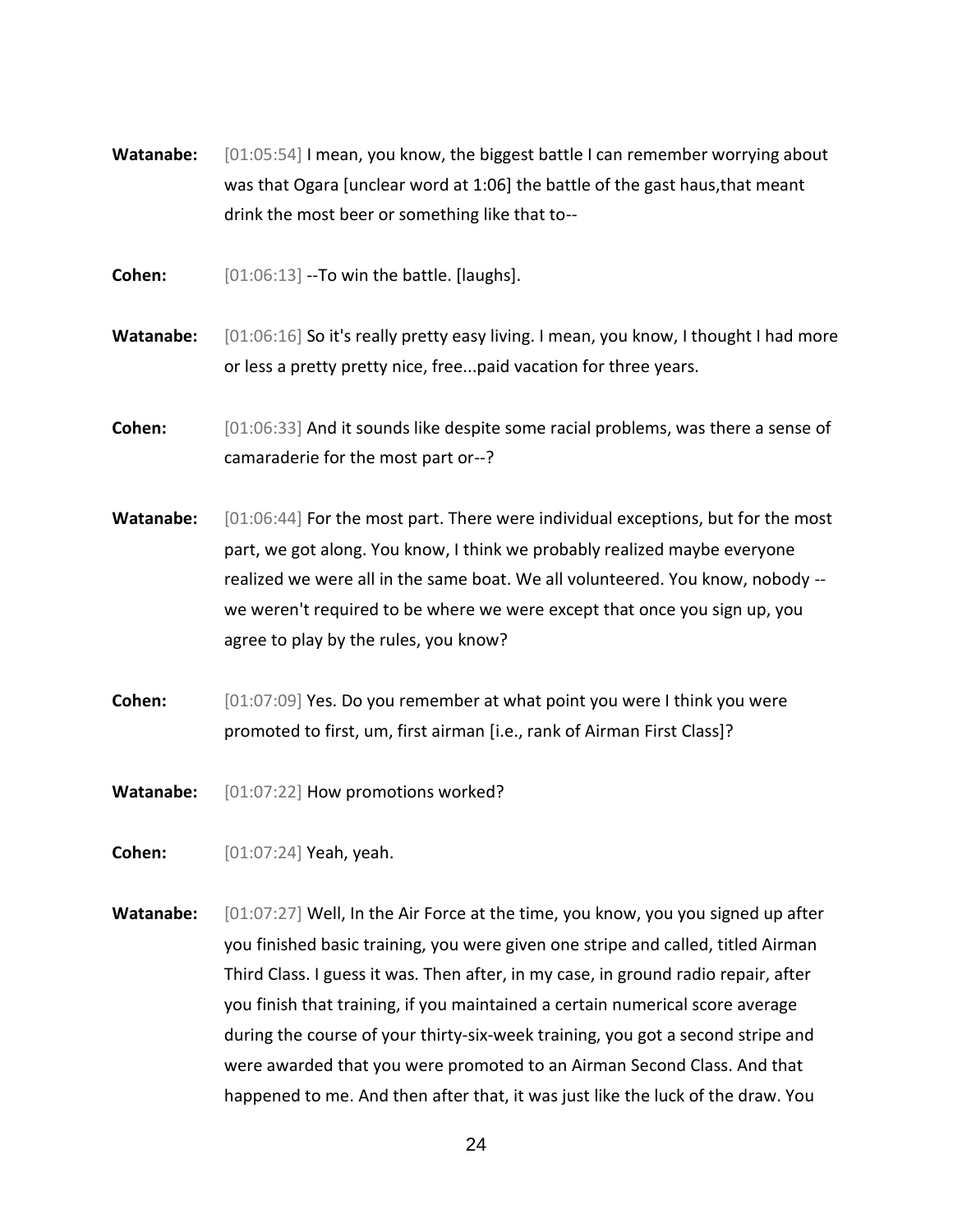know, as far as I know, it depended on how many promotions were available, how many were assigned to your unit, as opposed to any other Air Force unit or any other type of unit that you were in, like I guess, Air Force control and warning units or something like that. And in particular the 619th [Aircraft Control and Warning Squadron] as far as I can remember, was overstaffed. And so they, they didn't give much-- and they got the short end of the promotion opportunities. So it took a long time to get our ground radio repairman promotion, the Airman First Class.

**Cohen:** [01:09:09] Oh, okay...

**Watanabe:** [01:09:11] And more specifically, I think we just you know, you just incrementally went up on the list as others got to the top of the list, got promoted. Eventually I got promoted after I think, close to...close to three years, I think, by then.

**Cohen:** [01:09:39] Okay, so a progression, you know, yeah, yeah.

**Watanabe:** [01:09:41] Yeah.

**Cohen:** [01:09:46] I was reading that there had been a lot of maneuvers at Freising, were you involved with them? Like, did you have to go on vans that had radios or trucks that had radios, as part of maneuvers and practices?

**Watanabe:** [01:10:02] Well, I don't remember going on more than a couple of them. And I can't really tell you what we did because I can't remember--

**Cohen:** [01:10:10] [Laughs] That's okay]

**Watanabe:** [01:10:14] Outside of maybe having to drive trucks with radio equipment and set it up, set them up out in the field somewhere. It wasn't, you know, it wasn't terribly difficult. I don't remember ever having to camp out with the equipment or anything.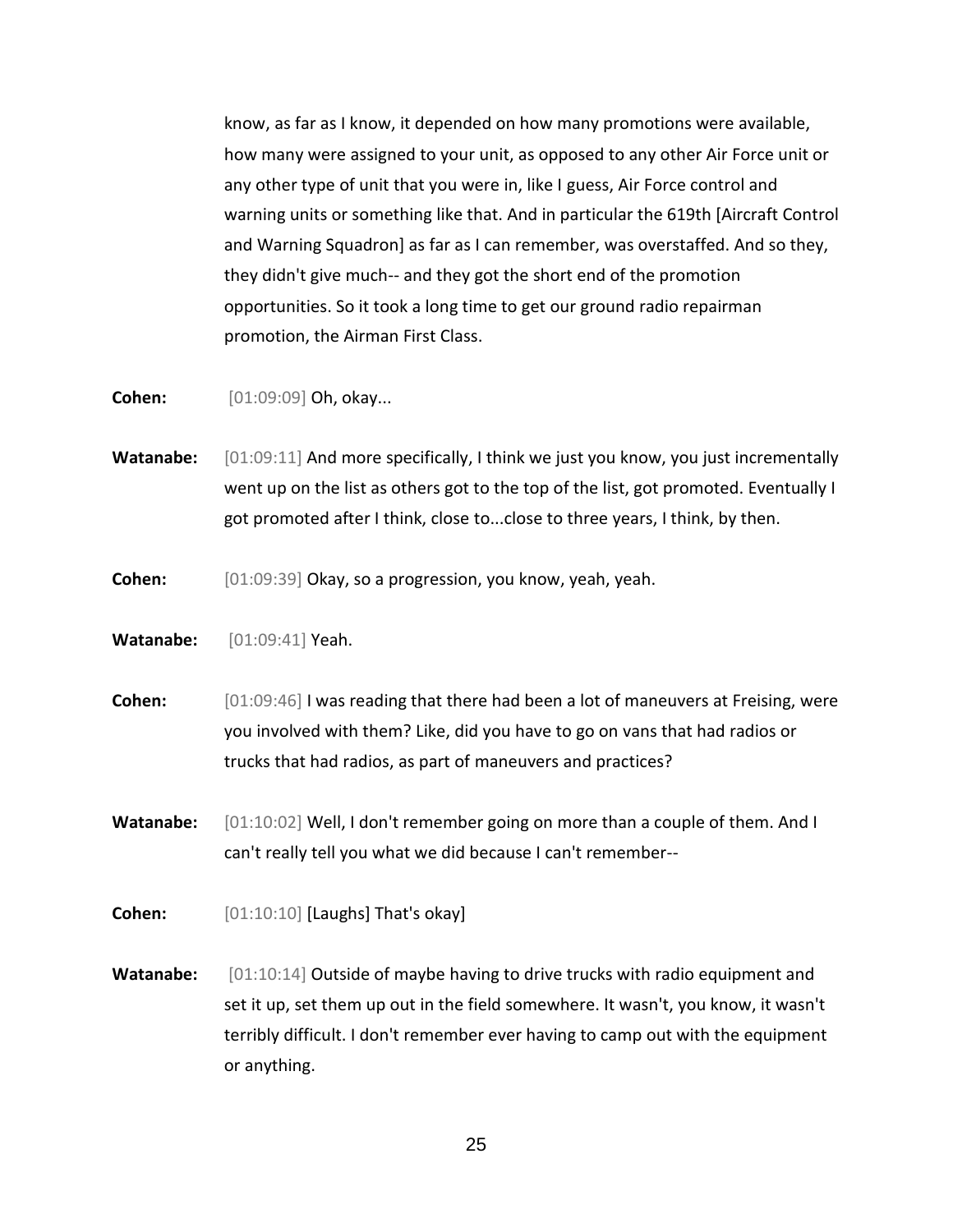- **Cohen:** [01:10:35] Yeah, like more, bring it over. So so did you enjoy being in Bavaria? Like you mentioned going out for beer. Like was it, you know, good quality beer, you know? What was it like for you, in terms of--?
- Watanabe: [01:10:54] Oh you know, it was, it was very easy living all things considered. You got you got a little money; I think. I think while I was in Freising, I think my pay was like \$140.00 a month, something like that. But, you know, you got you didn't have any rent. You didn't have to buy any food if you didn't want to. You know, as as a, you got a place to stay. You got your, you know, meals and so forth and so on. And you got enough money to enjoy yourself with.
- **Cohen:** [01:11:38] Yeah. Yeah. And did you did you live in barracks or did you, were you billeted in people's homes?
- **Watanabe:** [01:11:46] Yeah, usually it was barracks. I think a couple of times I had short assignments, assignments living in--oh, I don't know-- like once there was a Quonset hut and so forth but nothing, nothing that was any real hardship.
- **Cohen:** [01:12:11] That's good. When were you discharged from the Army?
- **Watanabe:** [01:12:16] Well, I I was discharged from somewhere in--
- **Cohen:** [01:12:24] [interrupts] -- I mean the Air Force, yeah.
- **Watanabe:** [01:12:29] Well, I'm having trouble remembering. We came back, we got flown back to New York and somewhere around New York or New Jersey or somewhere. We were we were discharged within a couple days after we got back. I don't even remember where it was. I just remember getting off the airplane, getting on of a military operated bus, taken somewhere and and waiting a couple of days for the paperwork to be finished. And then I came back to Chicago, on my own.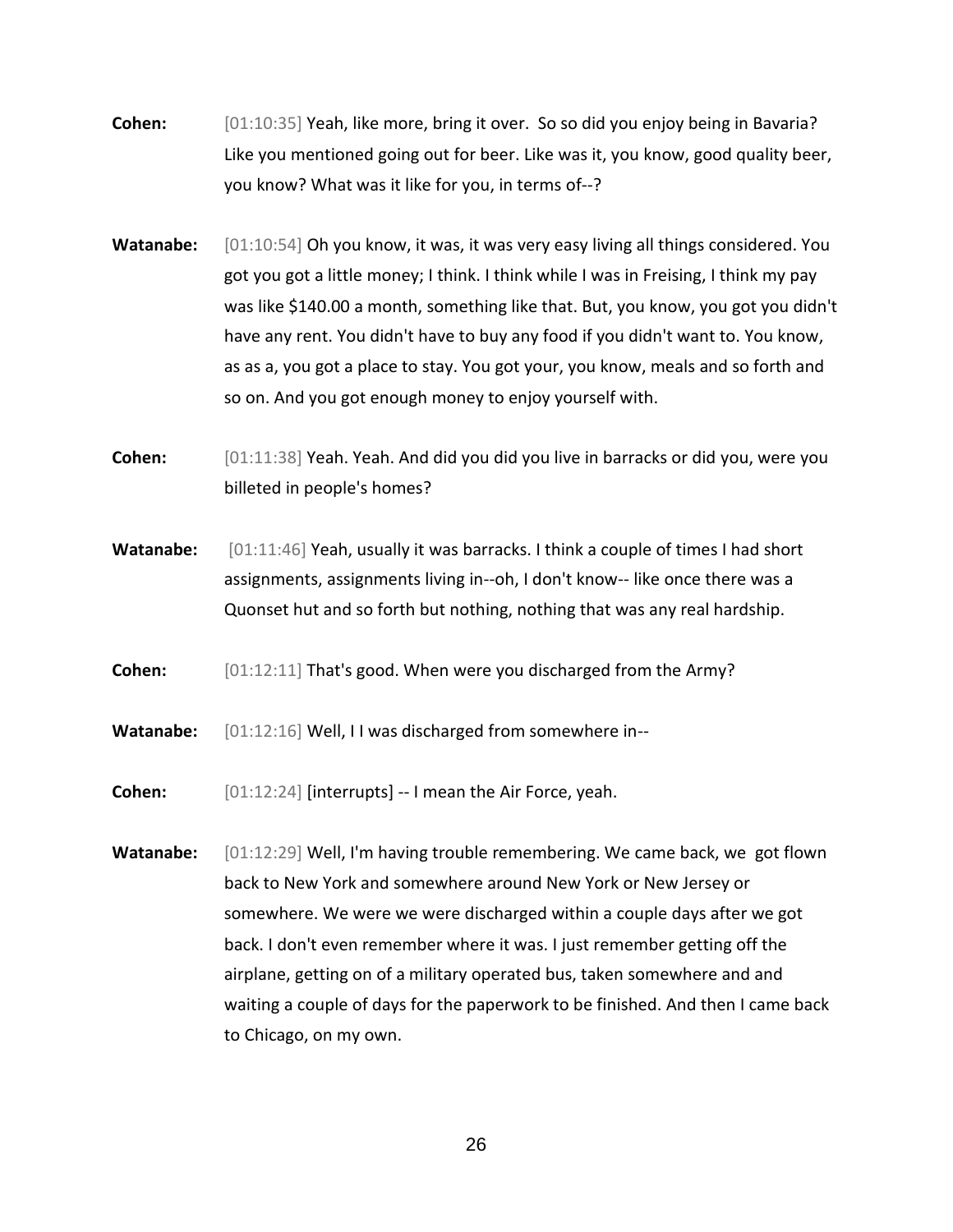- **Cohen:** [01:13:10] Had you been in touch with anybody while you were overseas? Like, did you write letters to anybody?
- **Watanabe:** [01:13:18] Oh, yeah. Some of my foster family, I would write very infrequently and my brother, every once while I'd write to him and other friends. But I was pretty much on my own by the time I went into the military, and I didn't have much contact with family...
- **Cohen:** [01:13:50] What--sorry, go on.
- **Watanabe:** [01:13:51] Well, but when I got back to Chicago, I stayed with some foster siblings off and on and well, I got back in August of '57, I stayed with the foster sister and her husband. You have to understand, I was basically an imposition on any of them because they didn't have extra bedrooms or, you know, extra money just to support anybody staying with them. So I tried to not be impose on them for any longer than I could figure something else to get on my own. So I got discharged in August of '57, I stayed with a foster sister and husband had worked in the neighborhood post U.S. Post Office from September until January of the following year and then I started college.
- **Cohen:**  $[01:14:55]$  So where where did you go to college?
- **Watanabe:** [01:14:58] Well, I started off down Champaign Urbana, again, basically, because, you know, it was easier for me to live on a campus somewhere else and try to find the money for rent and rent independently and all that. So anyway, so that's why I chose [as i did] and Illinois was a state school, of course, and it was the cheapest place I could find to go.
- **Cohen:** [01:15:29] Were you able to use the GI Bill for--
- Watanabe: [01:15:32] Oh, sure. That that's the only reason I got to go to college was, you know, at the time they paid \$110.00 a month. And that was enough for me to pay the tuition and room and board and whatever. And then in the meantime,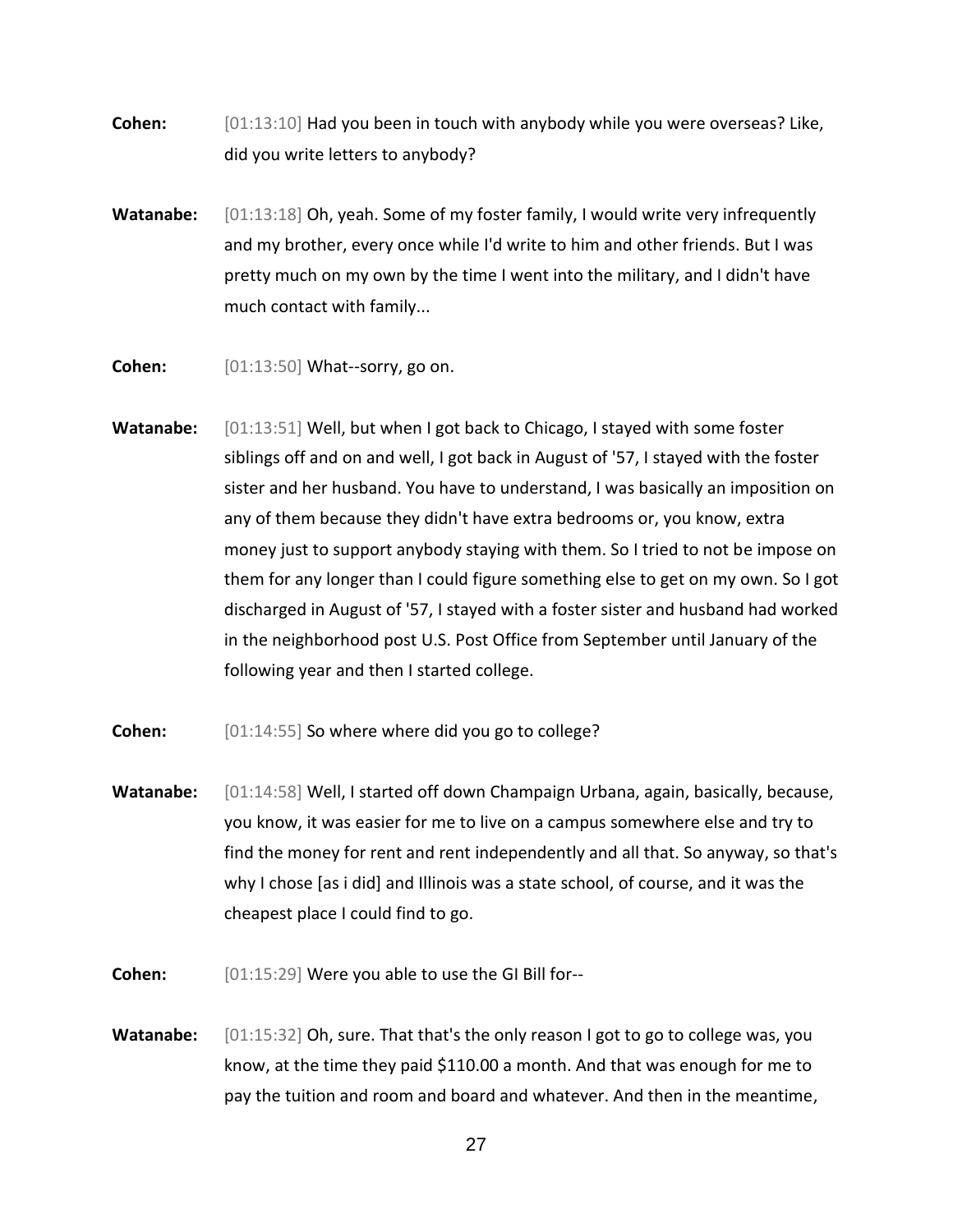I'd get a part time campus job or something. Yeah. So I you know, I stayed there and changed schools every once in a while. I mean I went to nine different colleges.

- **Cohen:** [01:16:11] Oh. How come?
- **Watanabe:** [01:16:14] Well, I kept changing my mind about what I wanted to major in and so forth. So for the first three, the first three semesters, I stayed in school, Champagne Urbana, and would work in summers in Chicago and stay with a Boston relative and try to save a little money and go back to school and then after the first three semesters, I moved back to Chicago and went to junior college, City College, for a year to take pre—general course requirements, and then after that, I went to dental school at University of Illinois in Chicago for a semester and found out that I didn't like that and then I went back to college at what we then called Navy Pier before UIC was open. And then after that, I went there a semester. And then after that I went back to Champaign Urbana, and for three more semesters and finished college.
- **Cohen:** [01:17:36] So what did you graduate in?
- **Watanabe:**  $[01:17:40]$  I graduated with a bachelor's degree in philosophy and of course, there were no jobs for people in the Chicago Tribune with bachelor's degrees in philosophy. So I took a job in social work, which I thought I might like. And I did work for the Illinois Department of Mental Health for a year and a half. And then they paid my way to go to social work school for two years and I went to: first year at Loyola in Chicago, second year at the University of Chicago, and then I owed the state two years of employment for sending me to school. So I worked for a mental health department for two years after that.
- **Cohen:** [01:18:35] Oh, so did did you did you find you liked social work?
- **Watanabe:** [01:18:39] Yeah, I did. In looking back at it, I figured, well, the social programs that kept me alive for, you know, if you count foster care and the military... Or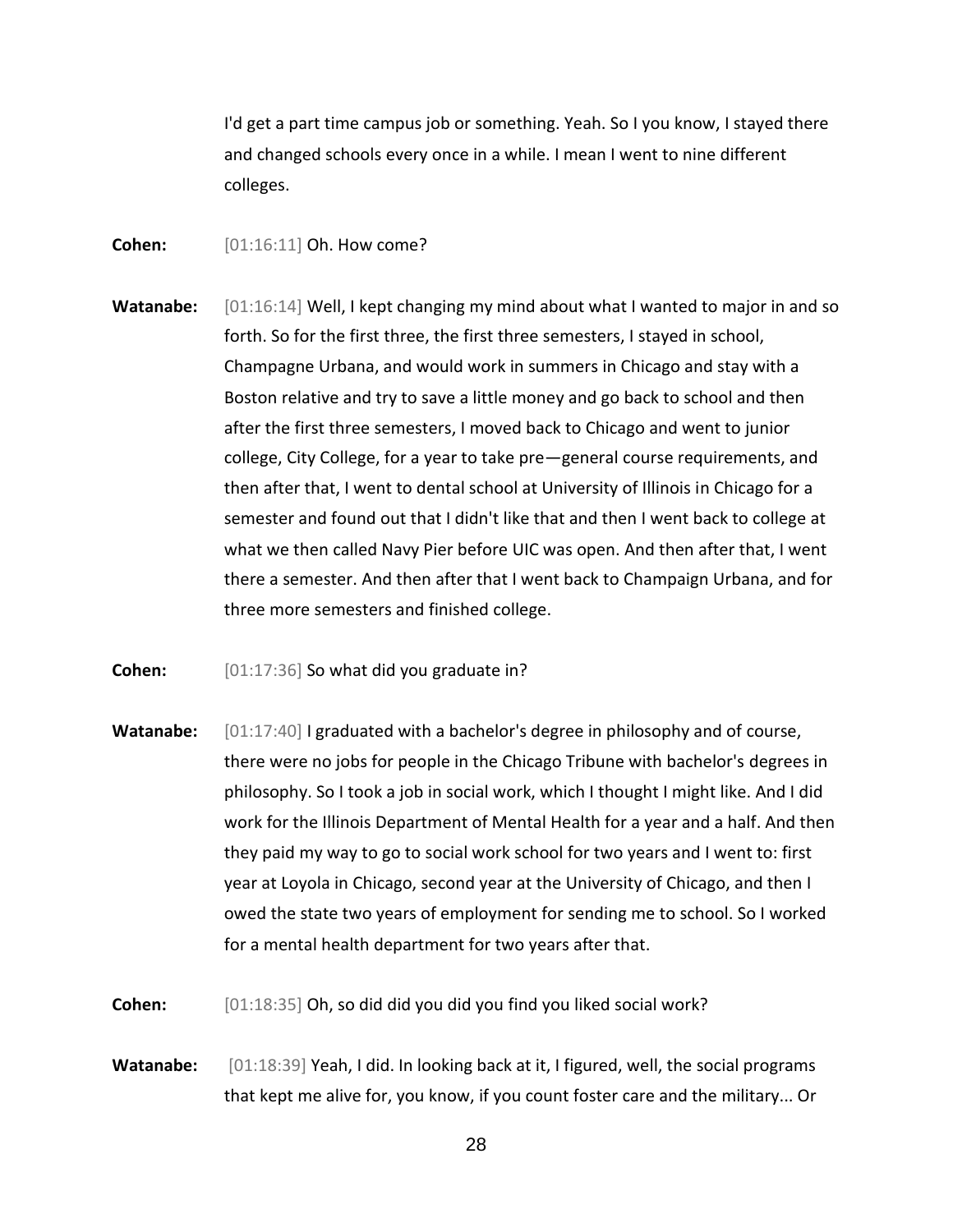foster care, my foster parents got welfare payments for me as a kid when I was a kid. And then in the military, you know, they they fed and clothed and paid me a salary and then college, they got me the GI Bill... I figured, you know, the government had helped me out all my life. So maybe I, I would try to help other people take advantage and the opportunities they need that were offered to them.

- **Cohen:** [01:19:31] It's almost like you're giving back.
- **Watanabe:** [01:19:33] Yeah, exactly. Exactly. Yeah, right. Yeah, you're right. So, you know, that's where I landed and and did social work until I retired twenty years ago.
- **Cohen:** [01:19:51] Did you marry or have children or--
- **Watanabe:** [01:19:55] Oh, yeah, yeah, I got married to a woman I met in social work school first year and we had two kids. We got married in 1960s, December of 1966 and we had a daughter in 1968 and a son in 1970. Our daughter died in 2018.
- **Cohen:** [01:20:20] Oh.
- **Watanabe:** [01:20:23] We're still married. And our son is still by in Chicago. And, you know, life turned out very nice, nicely.
- **Cohen:** [01:20:35] Very nicely.
- **Watanabe:** [01:20:36] Yeah.
- **Cohen:** [01:20:38] Um, do you think that your service in the military helped prepare you for civilian life in any way?
- **Watanabe:** [01:20:50] Yeah, well, it helped me, it helped me figure out that I didn't want to stay in the military the rest of my life and it offered me the educational opportunities on the GI Bill. And and it was a I guess, a way to just figure out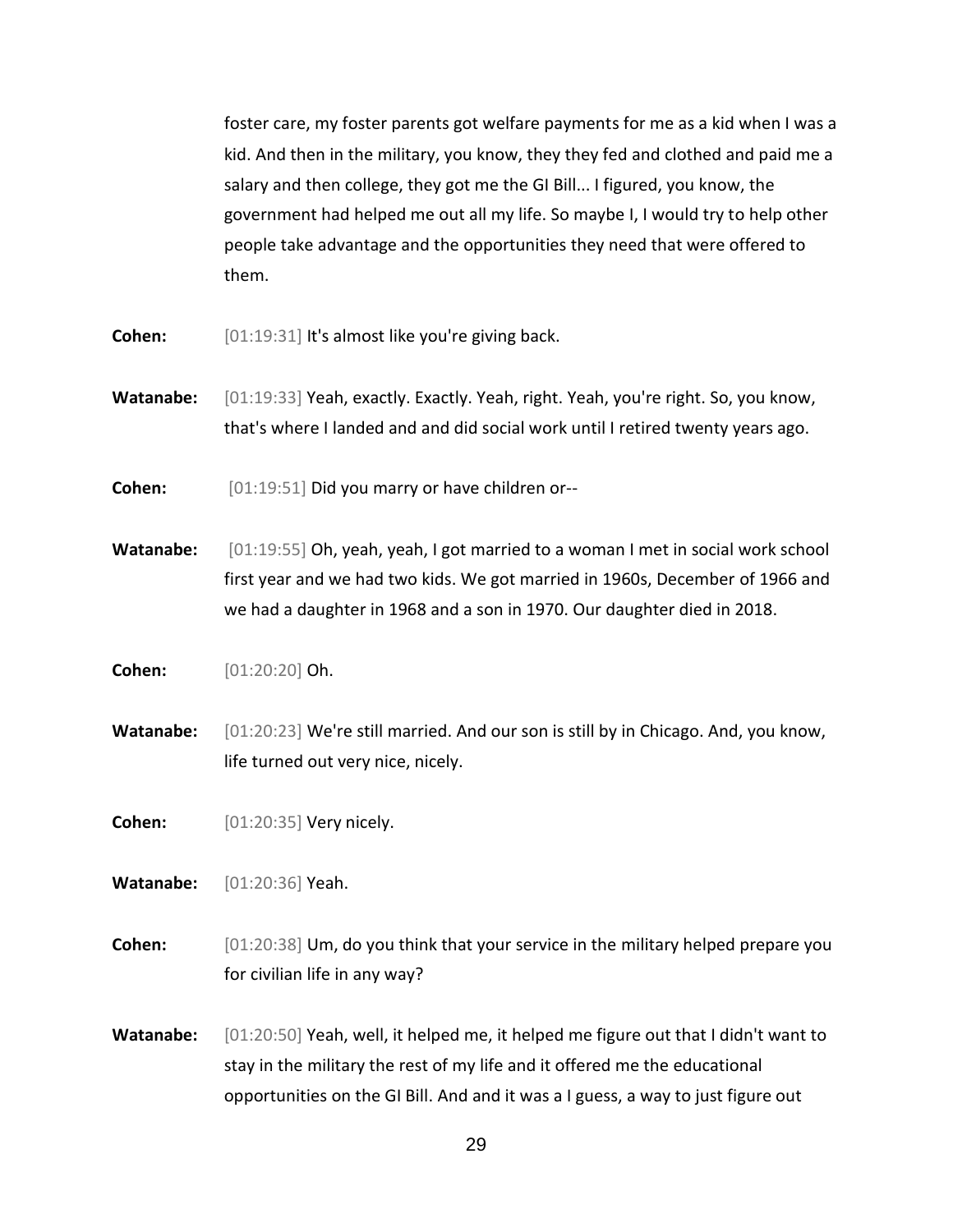what to do next. Because, you know, when I finished high school, I didn't have a clue. All I knew was, you know, I needed a place to stay and a job. Well, the Air Force s gave me both.

- **Cohen:**  $[01:21:42]$  Is there anything else you'd like to mention about your career in social work?
- Watanabe: [01:21:50] Well, I guess overall, in retrospect, it was it was it was satisfying and gratifying and I ended up thinking, you know, I did what I could do to, as I said, to find find people who who needed opportunities to take advantage of all public programs, including military, like I did.
- **Cohen:** [01:22:24] Yes.
- **Watanabe:** [01:22:27] So I'm very grateful for all that help.
- **Cohen:** [01:22:31] Did you ever join any veteran organizations?
- Watanabe: [01:22:36] Well, no. You know, I the only thing I joined was when I started college in Urbana, I was living in the dormitory that was run by the Catholic Church. And in that dormitory, they had a veteran's group. And it was the only place where you could get [alcohol], you know, Champaign Urbana was dry from alcohol on Sundays. So it was the only place where we could give beer on Sundays [both laugh] and it was a social group. So it was fun, too but that's the that's the only veterans group I ever joined.
- **Cohen:** [01:23:34] Oh...I'm trying to think, is there a moment that you're most proud of from the time of your service?
- **Watanabe:** [01:23:49] Most proud of. While I was in the service?
- **Cohen:** [01:23:51] Yeah.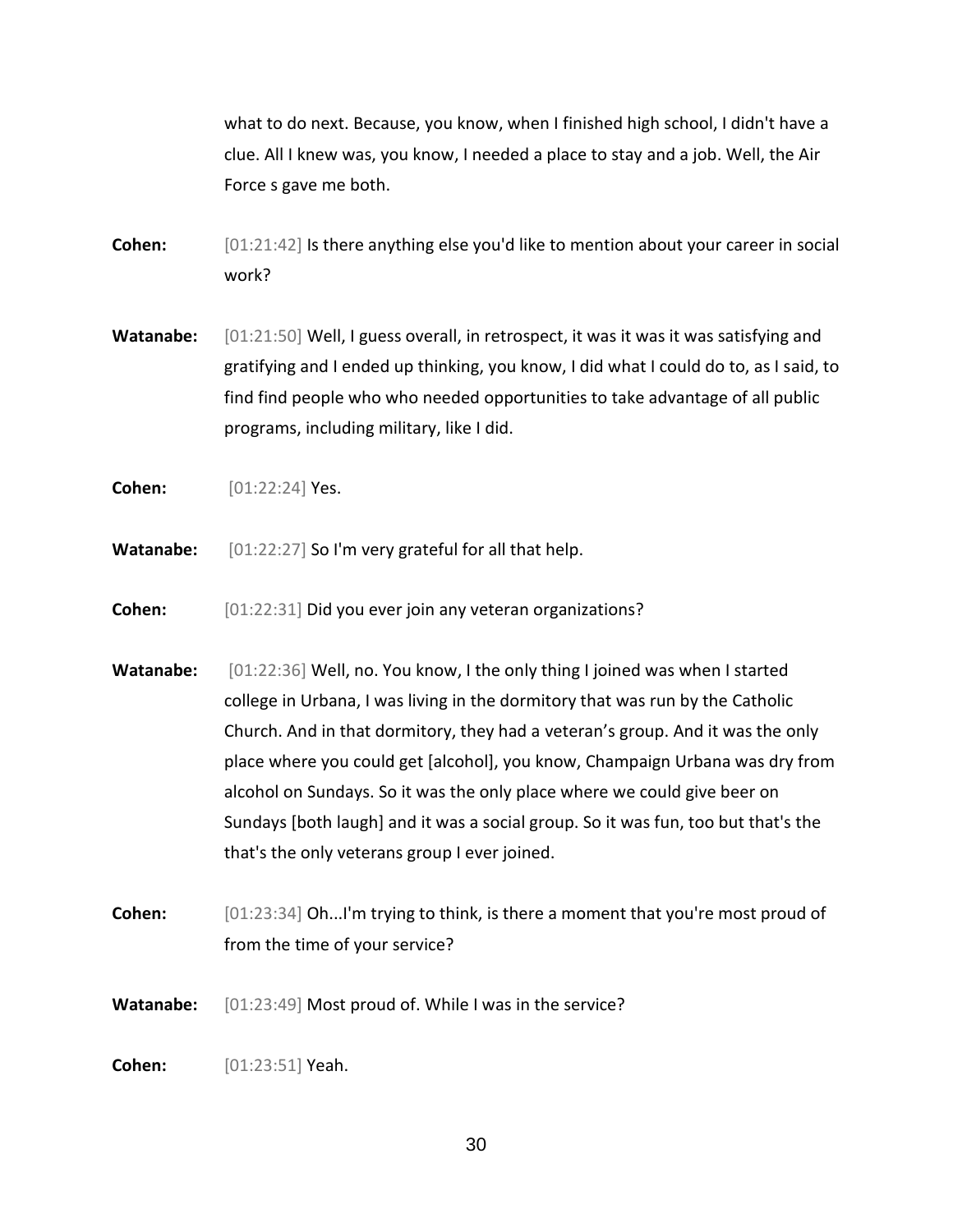**Watanabe:** [01:23:59] I think the only thing that comes to mind is when I was in Freising with the 619th, we used to work shiftwork to ground radio mechanics. And so we so we rotated, sometimes you did eight hour day shift, eight hour, you know, like five to five at night to five in the morning shift, something like that. And each we took we took turns, rotating shifts, and we were all working in sub groups of four radio mechanics, and one was what one person was in charge of each shift. And for a while at the end, I was in charge of one shift. And one night I, I said I took off the ship. It was my birthday, and I wanted to go in town and party and I left one of the other three guys in charge and the lieutenant over the unit found out that I didn't work that night and he called me and asked me why and I don't. I said, well, you know, it was my birthday. So others I had been doing it. I didn't say that. But so I said, "We don't have much work to do. The equipment's in good shape, you know that." And and I said," We didn't do any harm, you know that."

**Cohen:** [01:25:45] Yes.

- **Watanabe:** [01:25:46] Well, the person I left in charge was a Black guy. And and so then he went after the Black guy and said, "You took part in this, you're not going to get promoted." Well, it was obvious to me, it was a racist thing for the lieutenant to do...And so I told them I told them what I thought, "I think, you know, I think you're being unfair, you're being racist. You know, if you should punish someone, you should punish me. You didn't punish me. So why should you punish him?" Well, that was the end of it. That was an [unclear word]. Well, but that's the only thing I can be proud of, I guess. I didn't save any war from starting or whatever. [both laugh]
- **Cohen:** [01:26:41] But I think it's all part of the puzzle...Like it's all necessary. You know, if, you know what I mean, like things aren't going to go far off if the radios aren't working. Do you know what I mean - it's all necessary.

**Watanabe:** [01:26:56] Right, right. Yeah. Yeah.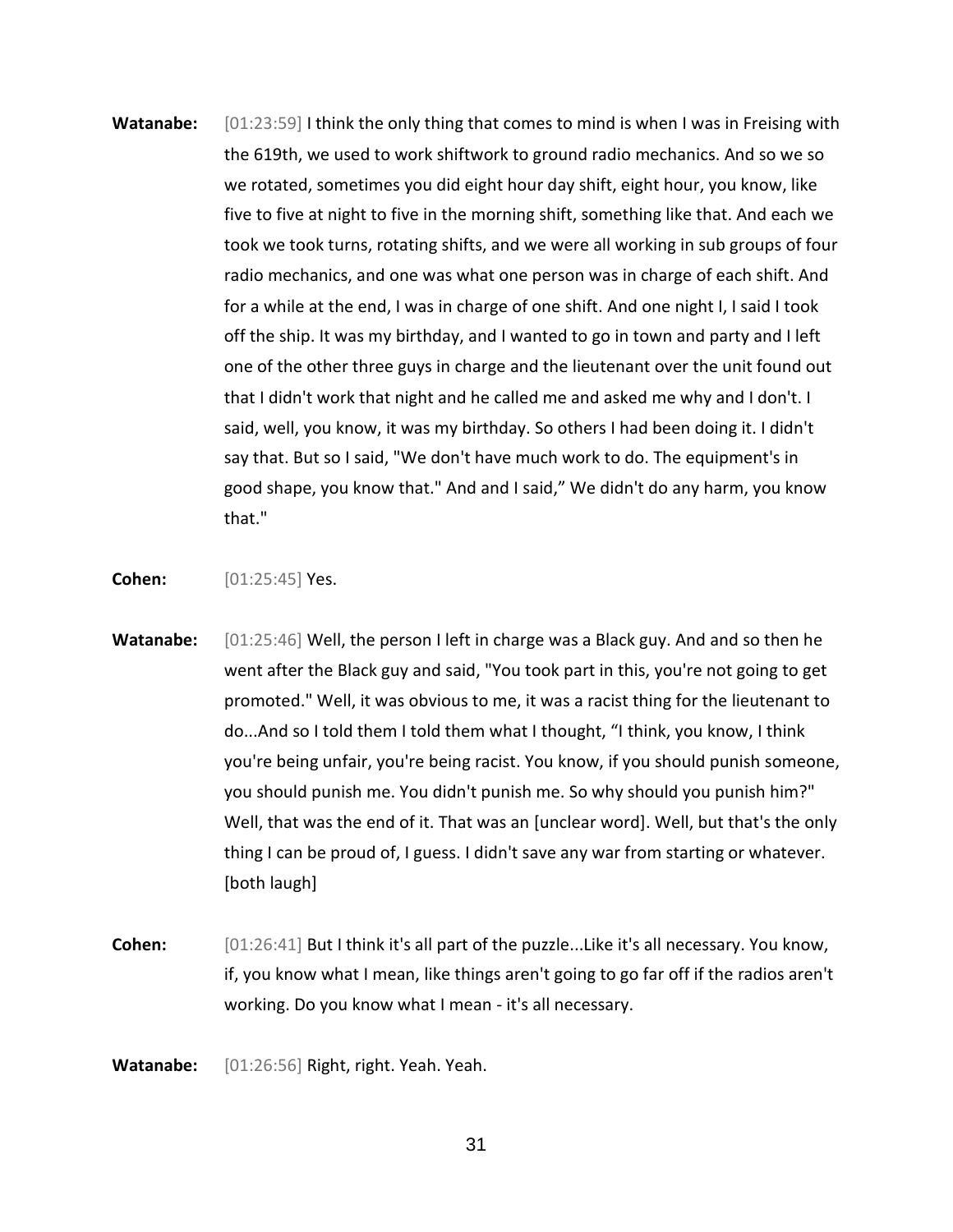- **Cohen:** [01:27:01] Up at the Pritzker Military Museum & Library is dedicated to collecting stories and artifacts of, so to speak, the Citizen Soldier. What does this term mean to you?
- **Watanabe:** [01:27:20] Well, I guess what it brings to mind is that, you know, with each individual lives in a country of choice. And if you choose to live here, you should go along with what the expectations and requirements of your being a citizen. And if one of those turns out to be either voluntarily or involuntarily serving in the military, then you serve in the military and you do it, do what you're told, and you do it to the best of your ability. I don't know that I'd always did things to the best of my ability because I thought part of the time what was, what was expected of me was was kind of busy work and silly, you know, like digging ditches, and something like just so we had something to do. But but anyway, you know, I didn't break through and didn't try to start a revolutionary coup against the military.
- **Cohen:** [01:28:31] And it sounds like you did your repair work, you know, you gave it your your all...
- Watanabe: [01:28:39] Sure, sure. And it wasn't, you know, and the expectations weren't all that difficult. To me as far as I was concerned, because there was no war going on. You know, we were just keeping things running, that's all.
- **Cohen:** [01:28:57] Well, here's maybe -- I don't know if it's really relevant -- but maybe I'm curious, I'm wondering like what was the motivation of your foster parents to have a foster child? Like, did they like having a lot of children at home? You know, what was their reasoning?
- Watanabe: [01:29:19] As far as I can recall, they were poor. The father didn't work. He made the first two oldest when he made his own two kids quit high school and get a job because he didn't work. He didn't want to work.

**Cohen:** [01:29:38] Oh.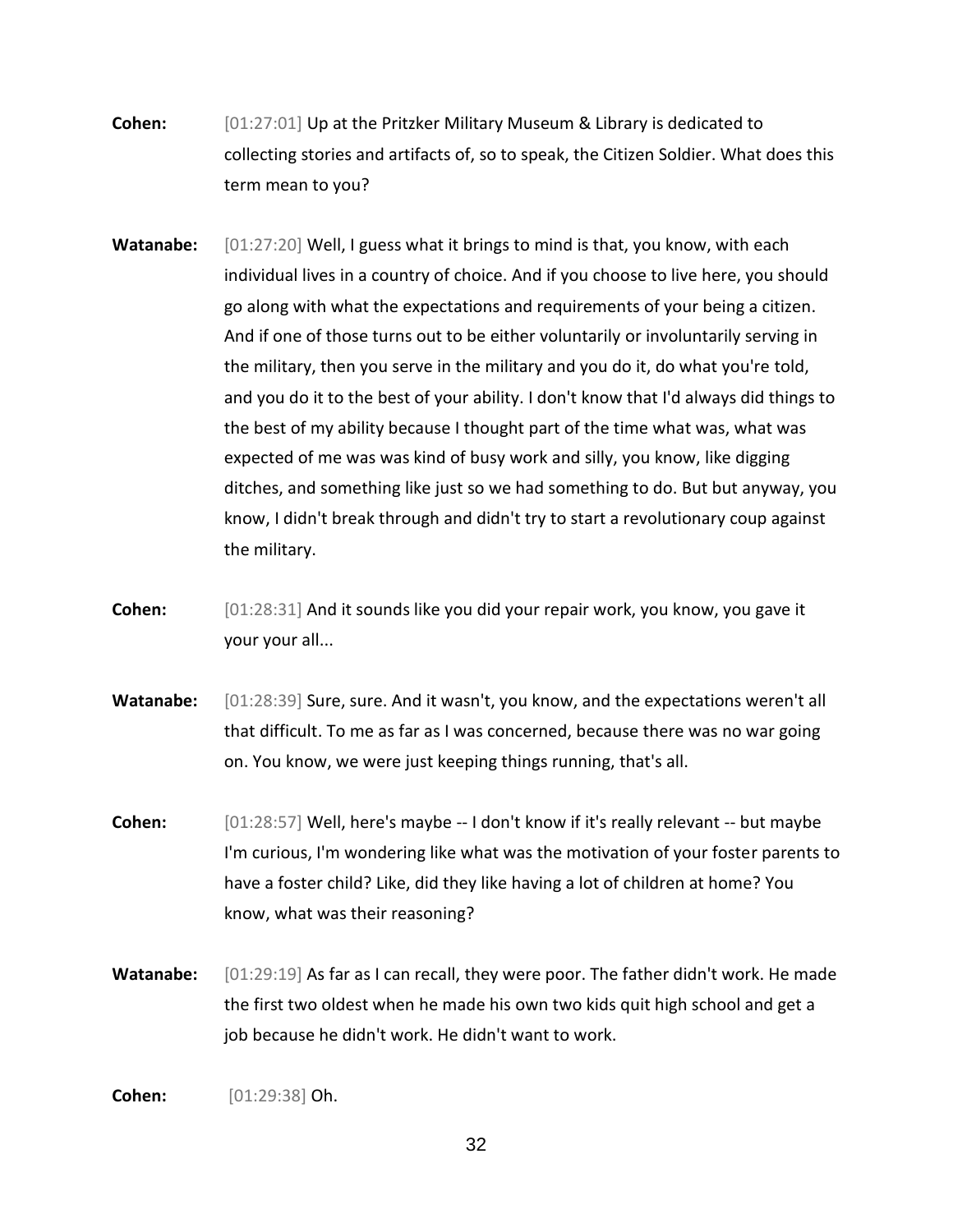- Watanabe: [01:29:40] So they needed money. They the doctor I mentioned earlier in This conversation, he's on that opportunity with the understanding that my [biological] mother would pay room and board if they kept me. Well. So they agreed on that basis. Then she disappeared by the time I was three or four years old and never...She disappeared having left a record of not paying what she had promised to pay them all the time and they couldn't find her. So it came down to, they found out that if they made took me legally as a foster child, they could get child welfare payments for me. And that's probably the only way they could have could have afforded to keep me.
- **Watanabe:** [01:30:43] Yeah. Yeah. Because they were hand-to-mouth economically living hand-to-mouth economically as family. So, you know, that's how it happened. But in addition to that, they they as I said before, again, they treated me as one of their own like I was one of their kids.

**Cohen:** [01:31:07] Yeah, yeah, yeah.

**Watanabe:** [01:31:11] They were never abusive or neglectful or anything like that. So I--

**Cohen:** [01:31:19] Yeah. I know what you mean - they took care of you, you know. Yeah.

**Watanabe:** [01:31:22] Yeah, yeah. Between them and economic and service provided through the public sector, it worked out.

**Cohen:** [01:31:36] Well is there something that you would like to add that we did not discuss today?

**Watanabe:** [01:31:45] Well I was just wondering what's in the future for the information you collect?

**Cohen:** [01:31:52] Oh, okay. So what we do is our next step would be to prepare a transcript of the interview and we would also do a short write up and send them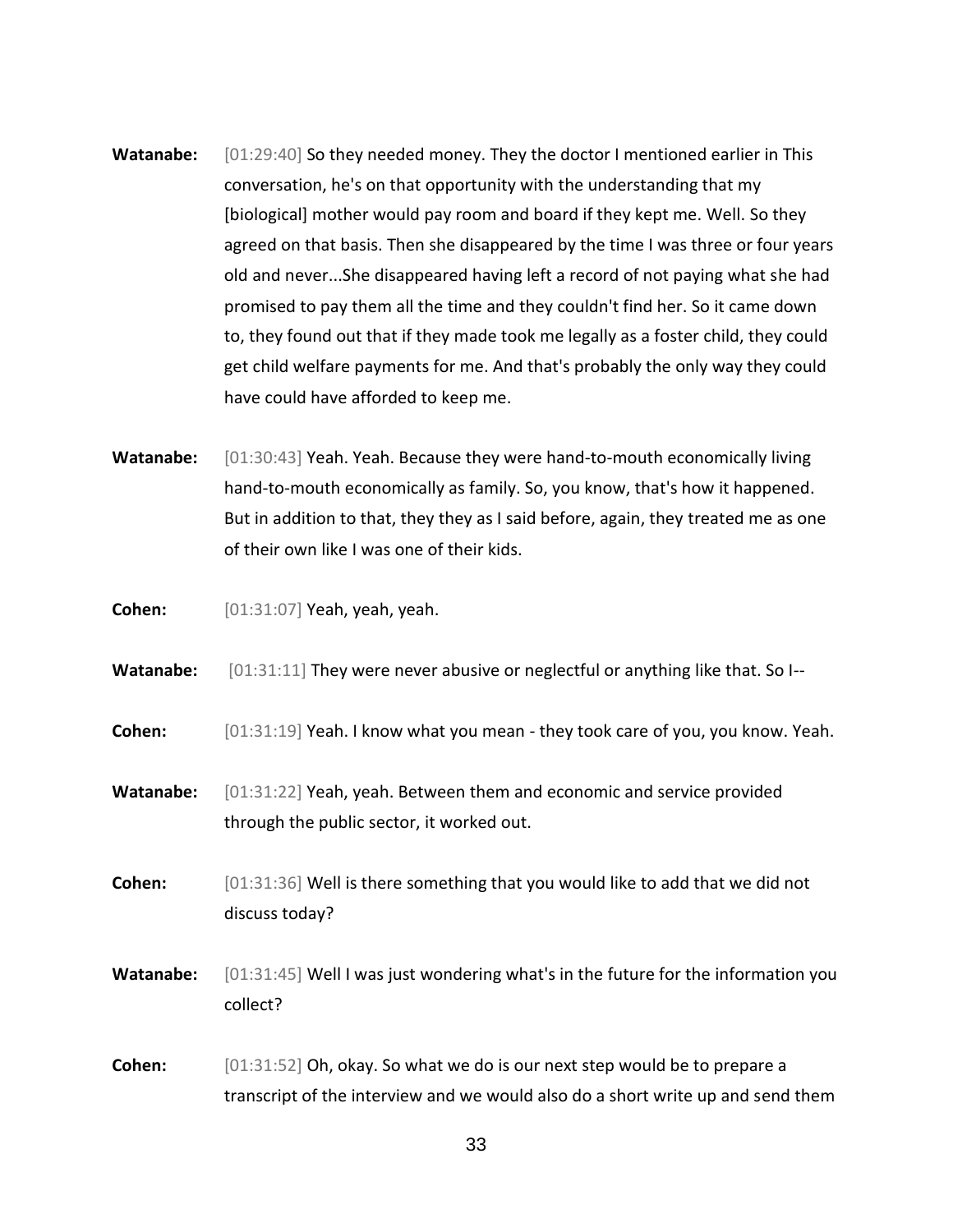back to you for your for your review. We would get it ready for the website and the production team would edit the interview and, and there would ultimately be a web page so that people could access it, you know, the both the the writeup and the recording. The other thing is, like, if you have some copies of of photos of yourself while in the service, you know, could even be just like three or four, you know, that that would be great, too, because just to give a picture of what you were like or what the environment was like, you know, when when you were in the Air Force.

- **Watanabe:** [01:32:58] Well, I'm sorry. I look, I looked, I don't have a single picture.
- **Cohen:** [01:33:03] Well, that's okay. That's okay. They they often would just use pictures, like, of the Air Force itself or-- That's that's fine.
- **Watanabe:** [01:33:12] Yeah, okay. So this is all made as public information will...end up being public information?
- **Cohen:** [01:33:23] Yes. Because it'll be part of the the website, it means that anybody could could access it.
- **Watanabe:** [01:33:32] Okay, now the information on individuals identifies them by name?
- **Cohen:** [01:33:41] It does, it does. Is that is that, is that okay?
- **Watanabe:** [01:33:47] Yeah, I got nothing.
- **Cohen:** [01:33:49] Okay. Yeah, because, like, that's sort of like the effect [when] one since the standard release form because, you know, you know, it is saying that it will be made public. Sometimes, let's say the museum will use excerpts of oral histories too like, for example, where we had the D-Day exhibit, we had a few excerpts of or oral histories of veterans who are part of the D-Day, you know, itself. So, so so those are the kinds of uses as well as anybody could could could look at it and read it. The other thing is that that you are welcome to have two